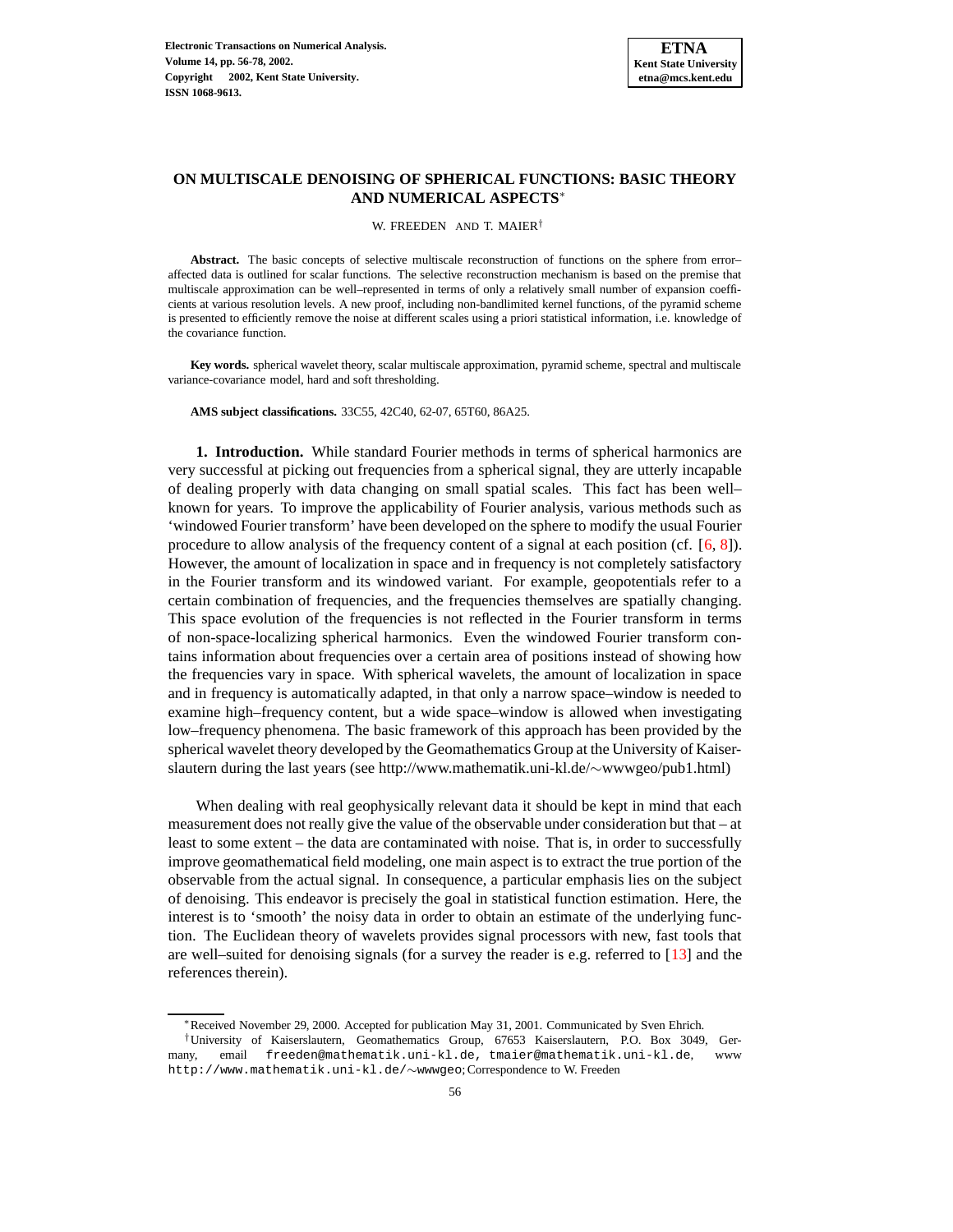The objective of this article is to introduce multiscale signal-to-noise thresholding and to provide the wavelet oriented basis of denoising spherical data sets. First, we develop the corresponding theory of denoising spherical functions by non-rotation invariant wavelets (cf. [\[9\]](#page-20-3) for the rotation-invariant case). With the basic introduction at hand, selective thresholding within a pyramid scheme is presented. The thresholding scheme is designed to distinguish between coefficients which contribute signficantly to the signal, and those which are negligible. It should be noted that our approach is essentially influenced by the concept of sparse wavelet representations in Euclidean spaces (cf. [\[15,](#page-20-4) [2,](#page-20-5) [3\]](#page-20-6)) and the stochastic model used in satellite geodesy (see e.g.  $[14]$ ). Using a multiscale approach we are thus able to include detail information of small spatial extent while suppressing the noise in the approximation appropriately. A simple example of denoising geomagnetic field data will be given as an illustration.

**2. Preliminaries.** Let  $\mathbb{R}^3$  denote three–dimensional Euclidean space. For  $x, y \in \mathbb{R}^3$ ,  $x = (x_1, x_2, x_3)^T, y = (y_1, y_2, y_3)^T$ , the inner product is defined as usual by

$$
x \cdot y = x^T y = \sum_{i=1}^3 x_i y_i.
$$

For all elements  $x \in \mathbb{R}^3$ ,  $x = (x_1, x_2, x_3)^T$ , different from the origin, we have

$$
x = r\xi
$$
,  $r = |x| = \sqrt{x \cdot x} = \sqrt{x_1^2 + x_2^2 + x_3^2}$ ,

where  $\xi = (\xi_1, \xi_2, \xi_3)^T$  is the uniquely determined directional unit vector of x. The unit sphere in  $\mathbb{R}^3$  is denoted by  $\Omega$ . If the vectors  $\varepsilon^1, \varepsilon^2, \varepsilon^3$  form the canonical orthonormal basis in  $\mathbb{R}^3$ , the points  $\xi \in \Omega$  may be represented in polar coordinates by

$$
\xi = t\varepsilon^3 + \sqrt{1 - t^2} \left( \cos \varphi \varepsilon^1 + \sin \varphi \varepsilon^2 \right),
$$
  

$$
t = \cos \vartheta, \vartheta \in [0, \pi], \varphi \in [0, 2\pi) .
$$

**3. Spherical Harmonics.** The *spherical harmonics*  $Y_n$  of degree n are defined as the everywhere on  $\Omega$  infinitely differentiable eigenfunctions of the Beltrami operator  $\Delta^*$  corresponding to the eigenvalues  $(\Delta^*)^{\wedge}(n) = -n(n+1), n = 0, 1, \ldots$ , where the Beltramioperator is the angular part of the Laplace-operator  $\Delta$  in  $\mathbb{R}^3$ . As it is well–known, the functions  $H_n : \mathbb{R}^3 \to \mathbb{R}$  defined by  $H_n(x) = r^n Y_n(\xi)$ ,  $x = r\xi, \xi \in \Omega$ , are homogeneous polynomials in rectangular coordinates which satisfy the Laplace-equation  $\Delta_x H_n(x) = 0$ ,  $x \in \mathbb{R}^3$ . Conversely, every homogeneous harmonic polynomial of degree n when restricted to  $\Omega$  is a spherical harmonic of degree *n*. The *Legendre polynomials*  $P_n : [-1, +1] \to [-1, +1]$ are the only everywhere on [−1, +1] infinitely differentiable eigenfunctions of the Legendreoperator  $(1 - t^2)(d/dt)^2 - 2t(d/dt)$ , which satisfy  $P_n(1) = 1$ . Apart from a multiplicative constant, the ' $\varepsilon^3$ -Legendre function'  $P_n(\varepsilon^3)$ :  $\Omega \to [-1,+1], \xi \mapsto P_n(\varepsilon^3 \cdot \xi), \xi \in \Omega$ , is the only spherical harmonic of degree  $n$  which is invariant under orthogonal transformations leaving  $\varepsilon^3$  fixed. The linear space  $Harm_n$  of all spherical harmonics of degree n is of dimension  $\dim(Harm_n) = 2n + 1$ . Thus, there exist  $2n + 1$  linearly independent spherical harmonics  $Y_{n,1}, \ldots, Y_{n,2n+1}$  in  $Harm_n$ . Throughout this paper we assume this system to be orthonormal in the sense of the  $\mathcal{L}^2(\Omega)$ -inner product

$$
(Y_{n,j}, Y_{m,k})_{\mathcal{L}^2(\Omega)} = \int_{\Omega} Y_{n,j}(\eta) Y_{m,k}(\eta) \ d\omega(\eta) = \delta_{n,m} \delta_{j,k}
$$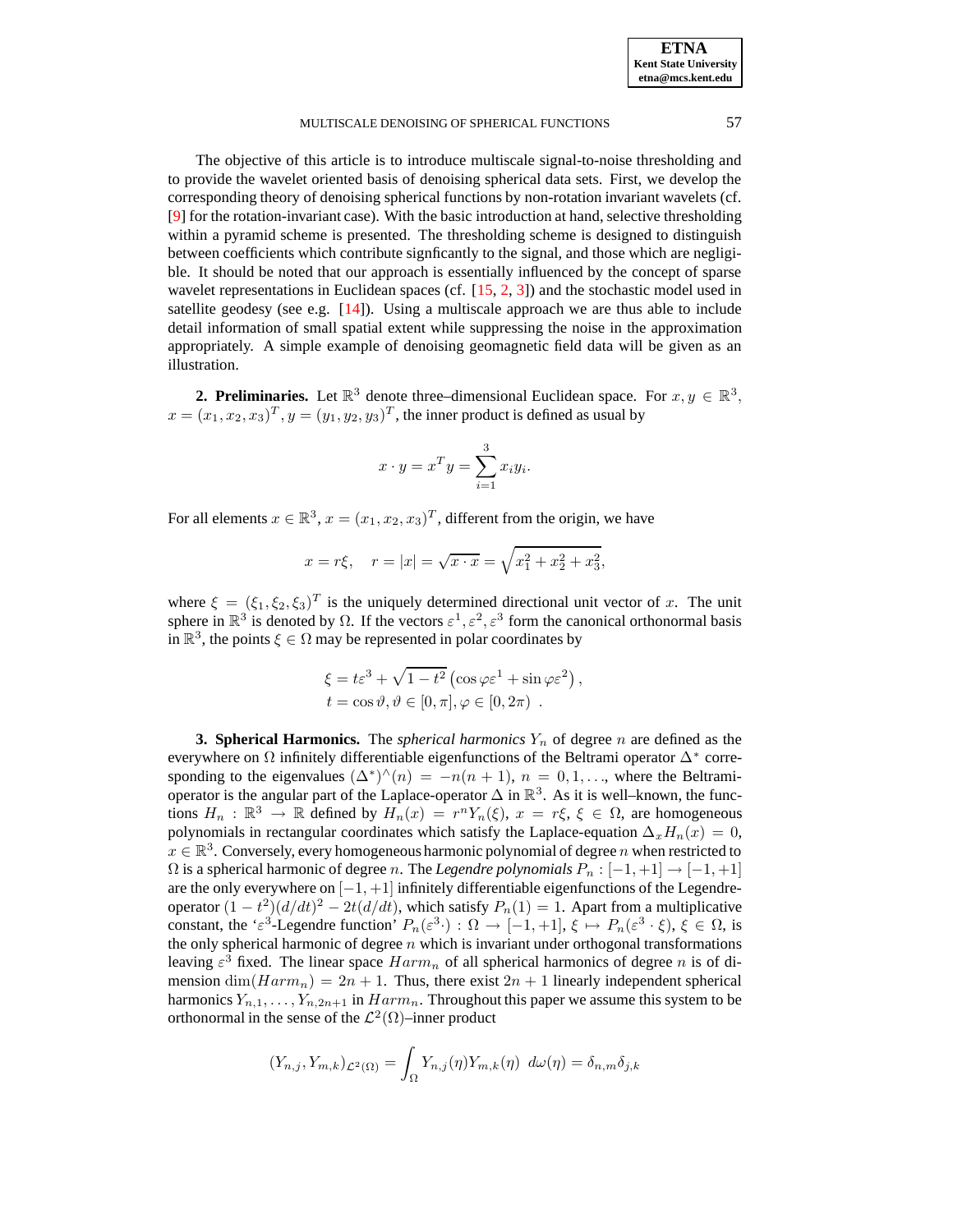$(d\omega)$  denotes the surface element). An outstanding result of the theory of spherical harmonics is the *addition theorem*

$$
\sum_{k=1}^{2n+1} Y_{n,k}(\xi) Y_{n,k}(\eta) = \frac{2n+1}{4\pi} P_n(\xi \cdot \eta), \quad (\xi, \eta) \in \Omega \times \Omega .
$$

The close connection between the orthogonal invariance and the addition theorem is established by the *Funk–Hecke formula*

$$
\int_{\Omega} H(\xi \cdot \eta) P_n(\zeta \cdot \eta) \ d\omega(\eta) = (H(\xi \cdot), P_n(\zeta \cdot))_{\mathcal{L}^2(\Omega)} = H^{\wedge}(n) P_n(\xi \cdot \zeta),
$$

 $H \in \mathcal{L}^1[-1,+1], \xi, \zeta \in \Omega$ , where the *Legendre transform*  $LT : H \to (LT)(H), H \in \mathcal{L}^1[-1,+1],$  $\mathcal{L}^1[-1,1]$ , is given by

$$
(LT)(H)(n) = H^{\wedge}(n) = 2\pi \int_{-1}^{+1} H(t)P_n(t) dt, \quad n = 0, 1, \dots
$$

The sequence  $\{H^{\wedge}(n)\}_{n\in\mathbb{N}_0}$  is called the *symbol* of H. For more details about the theory of spherical harmonics the reader is referred, for example, to [\[12,](#page-20-8) [6\]](#page-20-0).

We let

$$
Harm_{0,...,m} = \text{span}_{\substack{n=0,...,m\\k=1,...,2n+1}} (Y_{n,k}).
$$

Of course,

$$
Harm_{0,\dots,m} = \bigoplus_{n=0}^{\infty} Harm_n,
$$

so that

$$
dim(Harm_{0,\dots,m}) = \sum_{n=0}^{m} (2n+1) = (m+1)^2.
$$

As it is well known,  $K_{Harm_0,...,m}$ :  $\Omega \times \Omega \rightarrow \mathbb{R}$  defined by

<span id="page-2-0"></span>(3.1) 
$$
K_{Harm_{0,\dots,m}}(\xi,\eta) = \sum_{n=0}^{m} \sum_{k=1}^{2n+1} Y_{n,k}(\xi) Y_{n,k}(\eta) = \sum_{n=0}^{m} \frac{2n+1}{4\pi} P_n(\xi \cdot \eta)
$$

is the reproducing kernel of the space  $Harm_{0,\dots,m}$  with respect to  $(\cdot, \cdot)_{\mathcal{L}^2(\Omega)}$ . Moreover it is worth mentioning that

(3.2)  
\n
$$
\int_{\Omega} K_{Harm_{0,\dots,m+1}}(\xi,\eta) Y(\eta) d\omega(\eta)
$$
\n
$$
= \int_{\Omega} K_{Harm_{0,\dots,m}}(\xi,\eta) Y(\eta) d\omega(\eta)
$$
\n
$$
= Y(\xi)
$$

for all  $\xi \in \Omega$  and all  $Y \in Harm_{0,...,m}$ .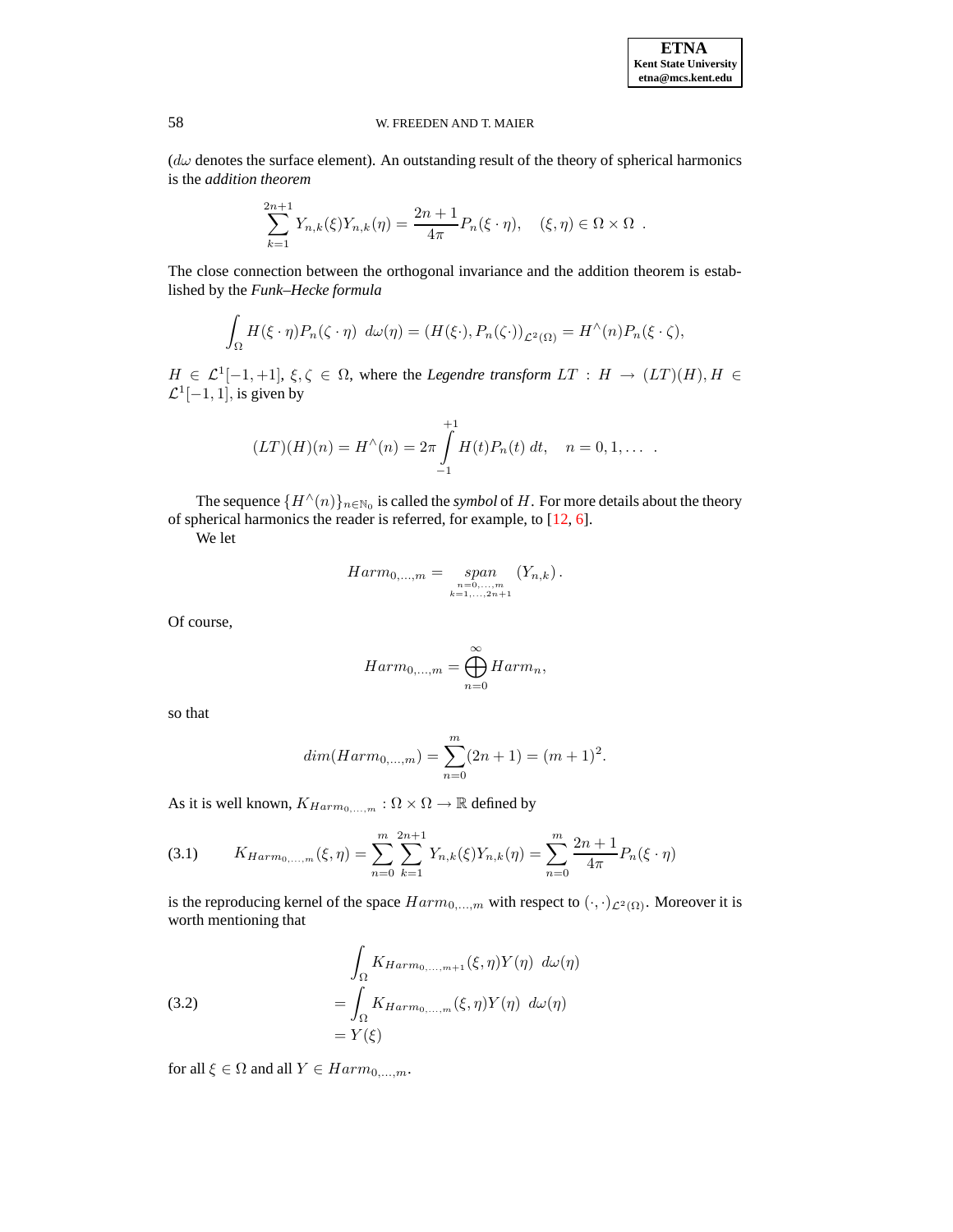| <b>ETNA</b>                  |
|------------------------------|
| <b>Kent State University</b> |
| etna@mcs.kent.edu            |

In what follows we are mainly interested in results for the Hilbert space  $\mathcal{L}^2(\Omega)$  equipped with the inner product  $(\cdot, \cdot)_{\mathcal{L}^2(\Omega)}$ . Any function of class  $\mathcal{L}^2(\Omega)$  of the form  $H_{\xi}: \Omega \to \mathbb{R}$ ,  $\eta \mapsto H_{\xi}(\eta) = H(\xi \cdot \eta), \, \eta \in \Omega$ , is called a  $\xi$ -zonal *function* on  $\Omega$ . Zonal functions are constant on the sets of all  $\eta \in \Omega$ , with  $\xi \cdot \eta = h$ ,  $h \in [-1, +1]$ . The set of all  $\xi$ -zonal functions is isomorphic to the set of functions  $H : [-1, +1] \to \mathbb{R}$ . This gives rise to consider the space  $\mathcal{L}^2[-1, +1]$  with norm defined correspondingly by

$$
||H||_{\mathcal{L}^2[-1, +1]} = \left(2\pi \int_{-1}^{+1} |H(t)|^2 dt\right)^{1/2} = ||H(\varepsilon^3 \cdot)||_{\mathcal{L}^2(\Omega)}, \quad H \in \mathcal{L}^2[-1, +1].
$$

as subspace of  $\mathcal{L}^2(\Omega)$ .

The *spherical Fourier transform*  $H \mapsto (FT)(H)$ ,  $H \in \mathcal{L}^2(\Omega)$ , is given by

$$
((FT)(H))(n,k) = H^{\wedge}(n,k) = (H, Y_{n,k})_{\mathcal{L}^2(\Omega)}, \quad n = 0, 1, \ldots; k = 1, \ldots, 2n+1.
$$

FT forms a mapping from  $\mathcal{L}^2(\Omega)$  onto the space  $l^2(\mathcal{N})$  of all sequences  $\{W_{n,k}\}_{(n,k)\in\mathcal{N}}$ satisfying

$$
\sum_{(n,k)\in\mathcal{N}} W_{n,k}^2 = \sum_{n=0}^{\infty} \sum_{k=1}^{2n+1} W_{n,k}^2 < \infty,
$$

where we have used the abbreviation

$$
\mathcal{N} = \{(n,k)|n = 0, 1, \ldots; k = 1, \ldots, 2n + 1\}.
$$

The series

$$
\sum_{(n,k)\in\mathcal{N}} F^{\wedge}(n,k)Y_{n,k}
$$

is called the *spherical Fourier expansion* of F (with Fourier coefficients  $F^{\wedge}(n, k)$ ,  $(n, k) \in$  $N$ ). For all  $F \in \mathcal{L}^2(\Omega)$  we have

$$
\lim_{N \to \infty} \left\| F - \sum_{n=0}^{N} \sum_{k=1}^{2n+1} F^{\wedge}(n,k) Y_{n,k} \right\|_{\mathcal{L}^2(\Omega)} = 0.
$$

**4. Convolutions.** A kernel  $H : \Omega \times \Omega \to \mathbb{R}$  is called a *square-summable product kernel* if  $H$  is of the form

$$
H(\xi, \eta) = \sum_{(n,k)\in\mathcal{N}} H^{\wedge}(n,k)Y_{n,k}(\xi)Y_{n,k}(\eta)
$$

such that

(4.1) 
$$
\int_{\Omega} (H(\xi, \eta))^2 d\omega(\eta) \leq \sum_{n=0}^{\infty} \frac{2n+1}{4\pi} \sup_{k=1,...,2n+1} (H^{\wedge}(n,k))^2 < \infty.
$$

In the case of rotational invariance of the kernel H, i.e.  $H^{\wedge}(n, k) = H^{\wedge}(n)$  for  $n =$  $0, 1, \ldots, k = 1, \ldots, 2n + 1$ , the last condition is equivalent to  $l^2(\mathcal{N})$ -summability (cf. [\[6\]](#page-20-0)), i.e.

$$
\sum_{n=0}^{\infty} \frac{2n+1}{4\pi} \left( H^{\wedge}(n) \right)^2 < \infty.
$$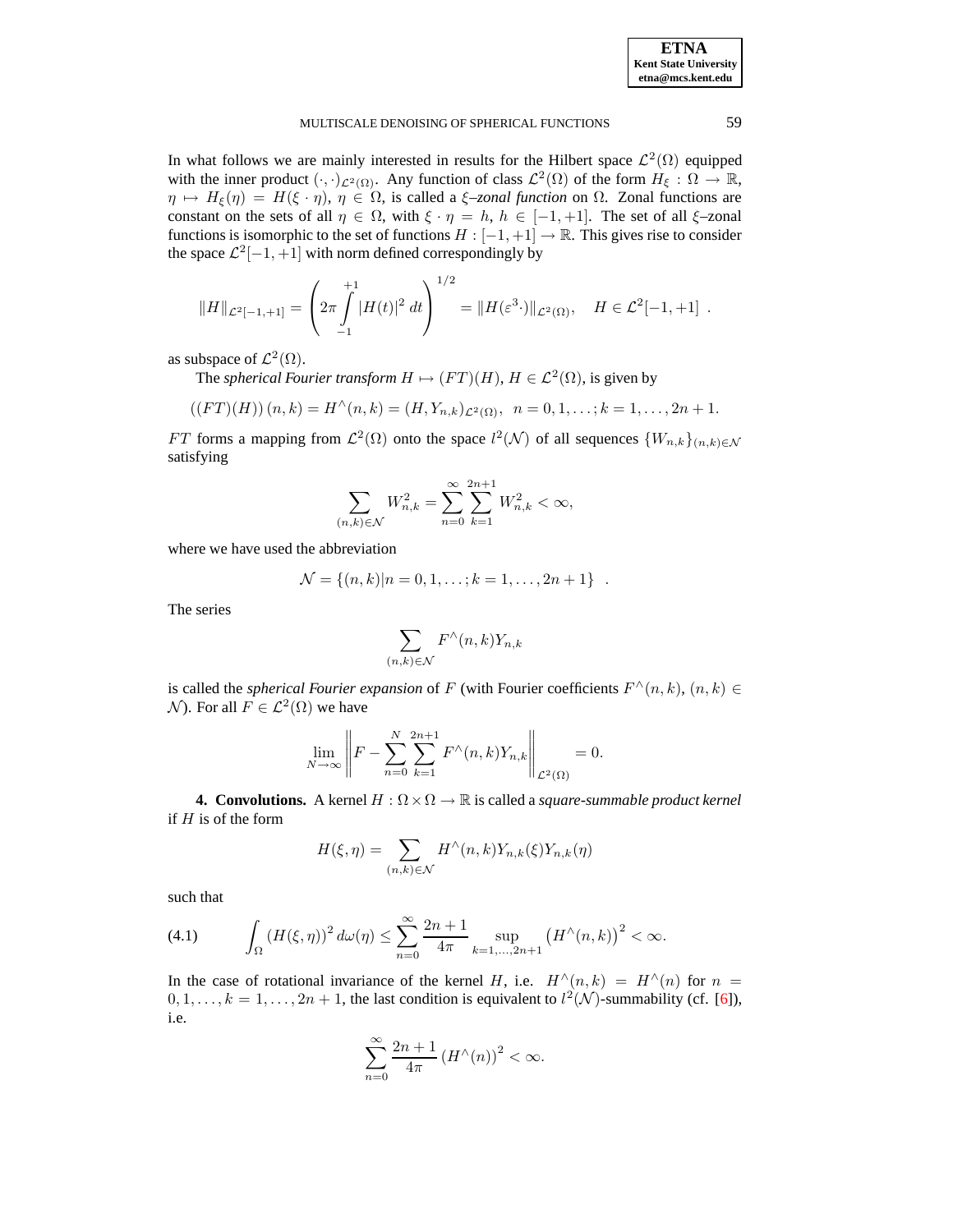Assume that *H* is a square-summable product kernel and  $F \in \mathcal{L}^2(\Omega)$ . Then the *convolution of* H *against* F is defined by

$$
H * F = \int_{\Omega} H(\cdot, \eta) F(\eta) d\omega(\eta).
$$

Two important properties of spherical convolutions should be mentioned: (i) If  $F \in \mathcal{L}^2(\Omega)$ and H is a square summable product kernel, then  $H * F$  is of class  $\mathcal{L}^2(\Omega)$ . (ii) If  $H_1, H_2$  are square-summable product kernels, then the convolution of  $H_1, H_2$  defined by

$$
(H_1 * H_2)(\xi \cdot \zeta) = \int_{\Omega} H_1(\xi \cdot \eta) H_2(\eta \cdot \zeta) d\omega(\eta)
$$

is a square-summable product kernel with

$$
(H_1 * H_2)^{\wedge} (n,k) = H_1^{\wedge} (n,k) H_2^{\wedge} (n,k), \quad (n,k) \in \mathcal{N} .
$$

We usually write  $H^{(2)} = H * H$  to indicate the convolution of H with itself.  $H^{(2)}$  is said to be the *(second) iterated kernel of H*. More general,  $H^{(p)} = H^{(p-1)} * H$  for  $p = 2, 3, ...$  and  $H^{(1)} = H$ . Obviously,

$$
\left(H^{(p)}\right)^{\wedge}(n,k)=(H^{\wedge}(n,k))^{p},\quad (n,k)\in\mathcal{N},\quad p\in\mathbb{N}.
$$

**5. Multiscale Approximation.** Next we consider a strictly monotonically decreasing sequence  $\{\rho_j\}_{j\in\mathbb{Z}}$  of real numbers that satisfies

$$
\lim_{j \to \infty} \rho_j = 0
$$

and

$$
\lim_{j \to -\infty} \rho_j = \infty
$$

(for example,  $\rho_j = 2^{-j}, j \in \mathbb{Z}$ ). The sequence  $\{\rho_j\}_{j \in \mathbb{Z}}$  can be understood as a subdivision of the 'scale interval'  $(0, \infty)$  into a countable, strictly monotonically decreasing sequence. Let  $\{\Phi_{\rho_j}\}_{j\in\mathbb{Z}}$  be a family of square-summable product kernels satisfying the condition  $\Phi_{\rho_j}^{\wedge}(0,1)$ 1 for all  $j \in \mathbb{Z}$ . Then, the family  $\{I_{\rho_j}\}_{j\in\mathbb{Z}}$  of operators  $I_{\rho_j}$ , defined by  $I_{\rho_j}(F) = \Phi_{\rho_j}^j *$  $F$ ,  $F \in \mathcal{L}^2(\Omega)$ , is called a *singular integral in*  $\mathcal{L}^2(\Omega)$ .  $\{\Phi_{\rho_j}\}_{j\in\mathbb{Z}}$  is called *kernel of the singular integral*. If  $\{\Phi_{\rho_j}\}_{j\in\mathbb{Z}}$  is a kernel of a singular integral satisfying the conditions:

(i) 
$$
\lim_{j \to \infty} (\Phi_{\rho_j}^{\wedge}(n,k))^2 = 1
$$
 for all  $(n,k) \in \mathcal{N}$ ,  
\n(ii)  $(\Phi_{\rho_{j+1}}^{\wedge}(n,k))^2 \ge (\Phi_{\rho_j}^{\wedge}(n,k))^2$  for all  $j \in \mathbb{Z}$  and  $(n,k) \in \mathcal{N}$ ,  
\n(iii)  $\lim_{j \to -\infty} (\Phi_{\rho_j}^{\wedge}(n,k))^2 = 0$  for all  $(n,k) \in \mathcal{N}$ ,

then the corresponding singular integral  $\left\{I_{\rho_j}^{(2)}\right\}$ with  $y \in \mathbb{Z}$ 

$$
I^{(2)}_{\rho_j}=\Phi^{(2)}_{\rho_j}*F,\quad j\in\mathbb{Z}
$$

is called an *approximate identity in*  $\mathcal{L}^2(\Omega)$ . It is known (see e.g. [\[6\]](#page-20-0)) that

$$
\lim_{j \to \infty} ||I_{\rho_j}^{(2)}(F) - F||_{\mathcal{L}^2(\Omega)}
$$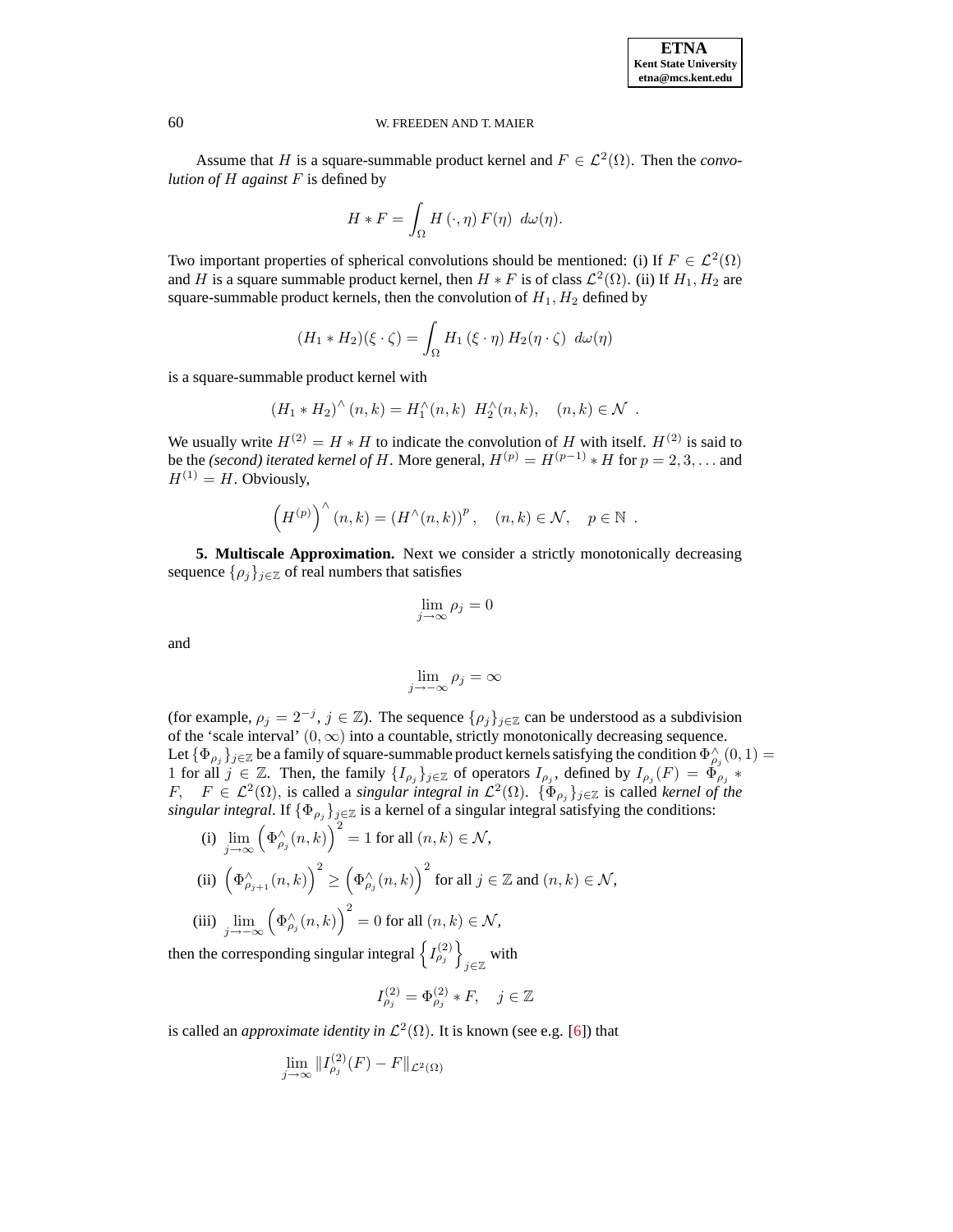$$
= \lim_{j \to \infty} \left( \sum_{(n,k)\in\mathcal{N}} \left( F^{\wedge}(n,k) \right)^2 \left( 1 - \Phi^{\wedge}_{\rho_j}(n,k) \right)^4 \right)^{1/2}
$$
  
= 0,

provided that  $\left\{I_{\rho_j}^{(2)}\right\}$ is an approximate identity.

Our results immediately lead us to the following statement:

LEMMA 5.1. Assume that  $\{\Phi_{\rho_j}\}_{j\in\mathbb{Z}}$  *is a kernel constituting an approximate identity in*  $\mathcal{L}^2(\Omega)$ . Then the limit relation

$$
\lim_{j \to \infty} \left\| \int_{\Omega} \Phi_{\rho_j}^{(2)}(\cdot, \eta) F(\eta) d\omega(\eta) - F \right\|_{\mathcal{L}^2(\Omega)}
$$
\n
$$
= \lim_{j \to \infty} \left\| \int_{\Omega} \int_{\Omega} \Phi_{\rho_j}(\eta, \zeta) F(\zeta) d\omega(\zeta) \Phi_{\rho_j}(\cdot, \eta) d\omega(\eta) - F \right\|_{\mathcal{L}^2(\Omega)} = 0
$$

*holds for all*  $F \in L^2(\Omega)$ *.* 

For  $J \in \mathbb{Z}$  we set

$$
F_J = \Phi_{\rho_J}^{(2)} * F = \int_{\Omega} \Phi_{\rho_J}^{(2)}(\cdot, \eta) F(\eta) d\omega(\eta) .
$$

Consider a kernel  $\{\Phi_{\rho_j}\}_{j\in\mathbb{Z}}$  constituting an approximate identity in  $\mathcal{L}^2(\Omega)$ . Assume that F is of class  $\mathcal{L}^2(\Omega)$ . Then a simple calculation shows us that for all  $N \in \mathbb{N}$  and  $J \in \mathbb{Z}$ ,

<span id="page-5-2"></span>(5.1) 
$$
\int_{\Omega} \Phi_{\rho_{J+N}}^{(2)}(\cdot, \eta) F(\eta) d\omega(\eta) = \int_{\Omega} \Phi_{\rho_{J}}^{(2)}(\cdot, \eta) F(\eta) d\omega(\eta) + \sum_{j=J}^{J+N-1} \int_{\Omega} \Psi_{\rho_{j}}^{(2)}(\cdot, \eta) F(\eta) d\omega(\eta),
$$

where we have introduced the family  $\{\Psi_{\rho_j}\}_{j\in\mathbb{Z}}$  by the *spectral refinement condition* 

(5.2) 
$$
\Psi_{\rho_j}^{\wedge}(n,k) = \left( \left( \Phi_{\rho_{j+1}}^{\wedge}(n,k) \right)^2 - \left( \Phi_{\rho_j}^{\wedge}(n,k) \right)^2 \right)^{1/2}, \quad (n,k) \in \mathcal{N}.
$$

<span id="page-5-1"></span>In other words,

(5.3) 
$$
\Psi_{\rho_j}^{(2)}(\xi,\eta) = \Phi_{\rho_{j+1}}^{(2)}(\xi,\eta) - \Phi_{\rho_j}^{(2)}(\xi,\eta),
$$

 $j \in \mathbb{Z}, (\xi, \eta) \in \Omega \times \Omega$ . Hence, letting N tend to infinity we get the following *multiscale reconstruction formula*

<span id="page-5-0"></span>(5.4) 
$$
F = F_J + \sum_{j=J}^{\infty} \int_{\Omega} \Psi_{\rho_j}^{(2)}(\cdot, \eta) F(\eta) d\omega(\eta)
$$

for every  $J \in \mathbb{Z}$  (in the sense of  $\|\cdot\|_{\mathcal{L}^2(\Omega)}$ ). Moreover, we find

$$
\int_{\Omega} \Phi_{\rho_J}^{(2)}(\cdot, \eta) F(\eta) \ d\omega(\eta) = F_{J-N} + \sum_{j=J-N}^{J-1} \int_{\Omega} \Psi_{\rho_j}^{(2)}(\cdot, \eta) F(\eta) \ d\omega(\eta),
$$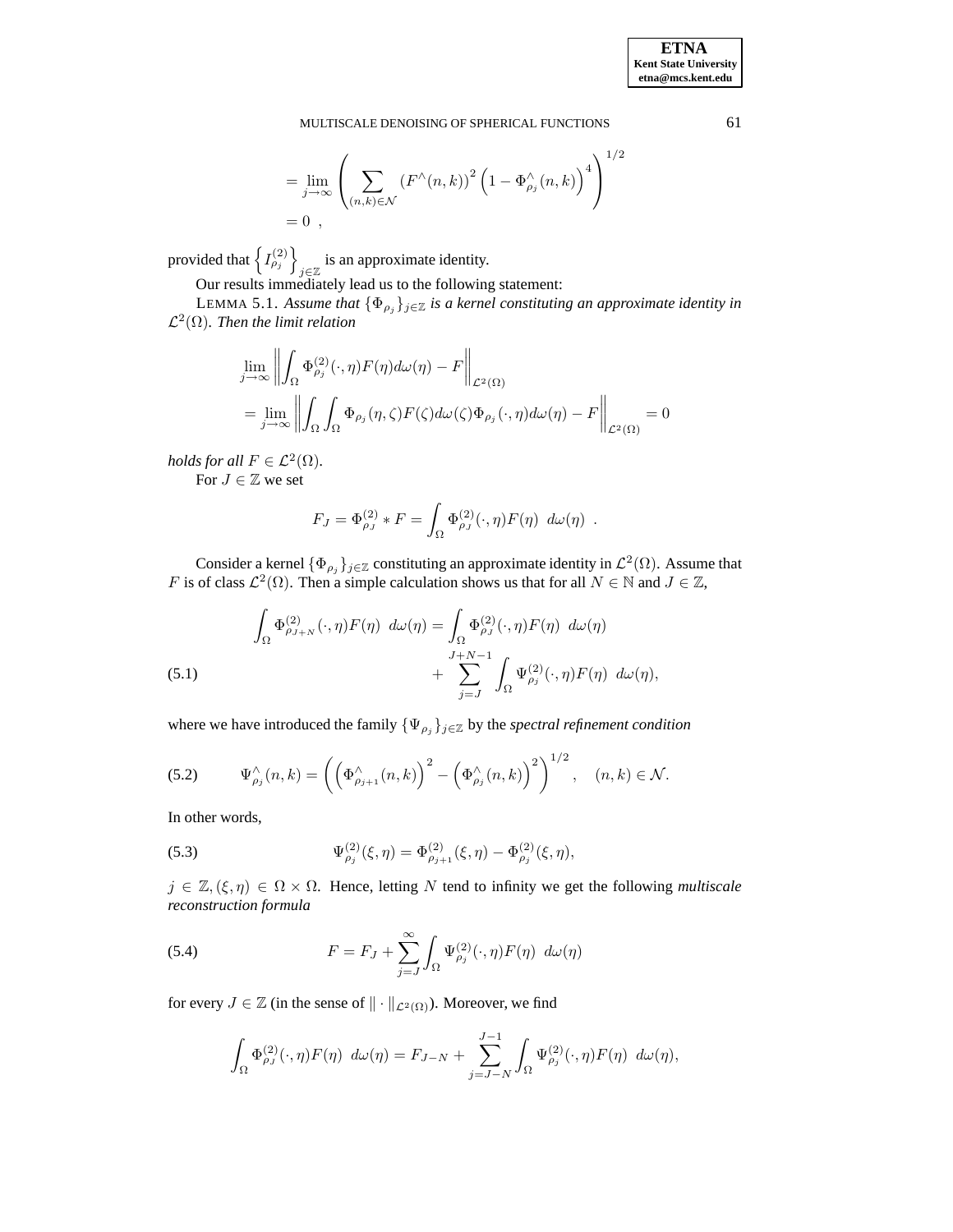hence,

<span id="page-6-0"></span>(5.5) 
$$
\int_{\Omega} \Phi_{\rho_J}^{(2)}(\cdot, \eta) F(\eta) d\omega(\eta) = \sum_{j=-\infty}^{J-1} \int_{\Omega} \Psi_{\rho_j}^{(2)}(\cdot, \eta) F(\eta) d\omega(\eta).
$$

Combining [\(5.4\)](#page-5-0) and [\(5.5\)](#page-6-0) we finally obtain the following result: LEMMA 5.2. *The multiscale representation of*  $F \in \mathcal{L}^2(\Omega)$ 

$$
F = \sum_{j=-\infty}^{\infty} \int_{\Omega} \Psi_{\rho_j}^{(2)}(\cdot, \eta) F(\eta) \ d\omega(\eta),
$$

*holds* in the sense of  $\|\cdot\|_{\mathcal{L}^2(\Omega)}$  provided that the so–called 'scaling function'  $\{\Phi_{\rho_j}^{(2)}\}_{j\in\mathbb{Z}}$ *forms an approximate identity in*  $\mathcal{L}^2(\Omega)$  *and the 'wavelet'*  $\{\Psi_{\rho_j}^{(2)}\}_{j\in\mathbb{Z}}$  *satisfies the difference equation [\(5.3\)](#page-5-1).*

By construction, the wavelet theory leads to a partition of unity as follows

$$
\sum_{k=-\infty}^{\infty} (\Psi_{\rho_j}^{(2)})^{\wedge}(n,k) = (\Phi_{\rho_J}^{(2)})^{\wedge}(n,k) + \sum_{j=J}^{\infty} (\Psi_{\rho_j}^{(2)})^{\wedge}(n,k) = 1
$$

for all  $(n, k) \in \mathcal{N}$ . The class  $\mathcal{V}_{\rho_j}$  of all functions  $P \in \mathcal{L}^2(\Omega)$  of the form

$$
P = \Phi_{\rho_j}^{(2)} * F, \quad F \in \mathcal{L}^2(\Omega),
$$

is called the *scale space of level* j (with respect to the scaling function  $\{\Phi_{\rho_j}^{(2)}\}_{j\in\mathbb{Z}}$ ), whereas the class  $\mathcal{W}_{\rho_j}$  of all functions  $Q \in \mathcal{L}^2(\Omega)$  of the representation

<span id="page-6-1"></span>
$$
Q = \Psi_{\rho_j}^{(2)} * F, \quad F \in \mathcal{L}^2(\Omega),
$$

is called the *detail space of level* j (with respect to the scaling function  $\{\Phi_{\rho_j}^{(2)}\}_{j\in\mathbb{Z}}$ ). It is easily seen from  $(5.1)$  that

$$
V_{\rho_{j+1}} = V_{\rho_j} + W_{\rho_j}
$$

 $j$ 

for all  $j \in \mathbb{Z}$ . But it should be remarked that the sum [\(5.6\)](#page-6-1) generally is neither direct nor orthogonal (note that an orthogonal decomposition is given by the Shannon scaling function). The equation [\(5.6\)](#page-6-1) can be interpreted in the following way: The set  $V_{\rho_j}$  contains a filtered ('smoothed') version of a function belonging to  $\mathcal{L}^2(\Omega)$ . The lower the scale, the stronger the intensity of smoothing. By adding 'details' contained in the detail space  $\mathcal{W}_{\rho_j}$  the space  $V_{\rho_{i+1}}$  is created, which consists of a filtered ('smoothed') version at resolution  $j + 1$  (see [\[6\]](#page-20-0) for more details of spherical theory, [\[5\]](#page-20-9) for the application harmonic theory, and [\[11\]](#page-20-10) for application in gravimetry).

Finally, it is worth mentioning that the scale spaces satisfy the following properties:

(i) 
$$
V_{\rho_j} \subset V_{\rho_{j'}} \subset \ldots \subset \mathcal{L}^2(\Omega), \quad j \leq j
$$
  
\n(ii) 
$$
\overline{\bigcup_{j=-\infty}^{\infty} V_{\rho_j}} = \mathcal{L}^2(\Omega).
$$

A collection of subspaces of  $\mathcal{L}^2(\Omega)$  satisfying (i) and (ii) is called a *multiresolution analysis* of  $\mathcal{L}^2(\Omega)$ .

 $j'$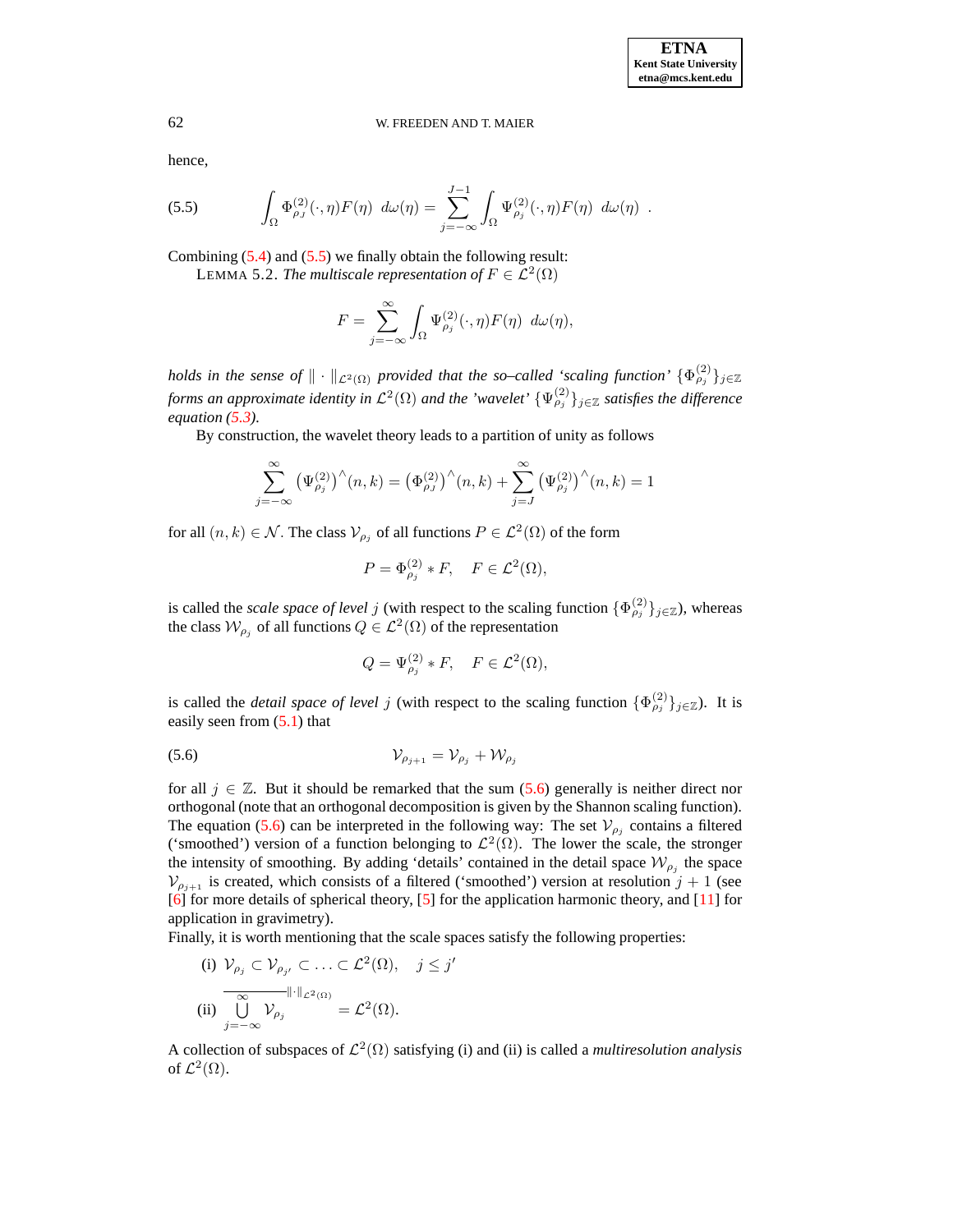<span id="page-7-1"></span>**6. Examples.** Singular integrals on the sphere are of basic interest in geomathematical applications. We essentially distinguish two types, namely bandlimited and non–bandlimited singular integrals.

# **6.1. Bandlimited Singular Integrals.**

*The Shannon Singular Integral.* The family  $\{\Phi_{\rho_i}\}_{i\in\mathbb{Z}}$  is defined by

$$
\Phi_{\rho_j}^{\wedge}(n,k) = \Phi_{\rho_j}^{\wedge}(n) = \begin{cases} 1 & \text{for } n \in [0, \rho_j^{-1}), k = 1, \dots, 2n + 1 \\ 0 & \text{for } n \in [\rho_j^{-1}, \infty), k = 1, \dots, 2n + 1 \end{cases}
$$

with a strictly monotonically decreasing sequence of integers  $\{\rho_i\}_{i\in\mathbb{Z}}$  satisfying

$$
\lim_{j \to -\infty} \rho_j = \infty \quad \text{ and } \lim_{j \to \infty} \rho_j = 0
$$

(for example:  $\rho_j = 2^{-j}$ ).

*The Smoothed Shannon Singular Integral.* The family  $\{\Phi_{\rho_j}\}_{j\in\mathbb{Z}}$  is given by

$$
\Phi_{\rho_j}^{\wedge}(n,k) = \Phi_{\rho_j}^{\wedge}(n) = \begin{cases} 1 & \text{for} \quad n \in [0, \sigma_j^{-1}), k = 1, \dots, 2n+1 \\ \tau_j(n) & \text{for} \quad n \in [\sigma_j^{-1}, \rho_j^{-1}), k = 1, \dots, 2n+1 \\ 0 & \text{for} \quad n \in [\rho_j^{-1}, \infty), k = 1, \dots, 2n+1, \end{cases}
$$

where  $\{\rho_j\}_{j\in\mathbb{Z}}$  is defined as in the Shannon case and  $\{\sigma_j\}_{j\in\mathbb{Z}}$  is a strictly monotonically decreasing sequence of integers satisfying

$$
\lim_{j \to -\infty} \sigma_j = \infty, \lim_{j \to \infty} \sigma_j = 0,
$$
  

$$
\sigma_j > \rho_j,
$$

and  $\tau_j$  is a strictly monotonically decreasing and continuous function of class  $C[\sigma_j^{-1},\rho_j^{-1}],$  $j \geq 0$ , such that

$$
\tau_j(\sigma_j^{-1}) = 1, \ \tau_j(\rho_j^{-1}) = 0,
$$

for example  $\tau_j(t) = 2 - 2^{-j}t$  with  $\rho_j = 2^{-j-1}$  and  $\sigma_j = 2^{-j}$ .

## **6.2. Non–bandlimited Singular Integrals.**

*The Abel–Poisson Singular Integral.* The family  $\{\Phi_{\rho_i}\}_{j\in\mathbb{Z}}$  is given by

$$
\Phi_{\rho_j}^{\wedge}(n,k) = \Phi_{\rho_j}^{\wedge}(n) = e^{-n\rho_j}, \quad (n,k) \in \mathcal{N}, j \in \mathbb{Z}.
$$

*The Tikhonov Singular Integral.* The family  $\{\Phi_{\rho_j}\}_{j\in\mathbb{Z}}$  is given by

<span id="page-7-0"></span>(6.1) 
$$
\Phi_{\rho_j}^{\wedge}(n,k) = \frac{\sigma_{n,k}^2}{\sigma_{n,k}^2 + \rho_j^2}, \qquad (n,k) \in \mathcal{N}, j \in \mathbb{Z},
$$

where  $\{\sigma_{n,k}\}_{(n,k)\in\mathcal{N}}$  is a sequence satisfying the following conditions:

- (i)  $\sigma_{n,k} \neq 0$  for all  $(n, k) \in \mathcal{N}$ ,
- (ii)  $\{\sigma_{n,k}\}_{(n,k)\in\mathcal{N}}$  is  $l^2(\mathcal{N})$ -summable, i.e.

$$
\sum_{(n,k)\in\mathcal{N}}\sigma_{n,k}^2<\infty\enspace.
$$

It should be remarked that, even if we only consider bandlimited functions as data, one might want to use non-bandlimited kernel functions for the multiscale analysis. This is because of the characteristics of the kernel functions in the space domain. Non-bandlimited kernel functions show less oscillations in the space domain than bandlimited kernels, which is surely a desirable feature if data of high degree and order is to be analyzed.

**ETNA Kent State University etna@mcs.kent.edu**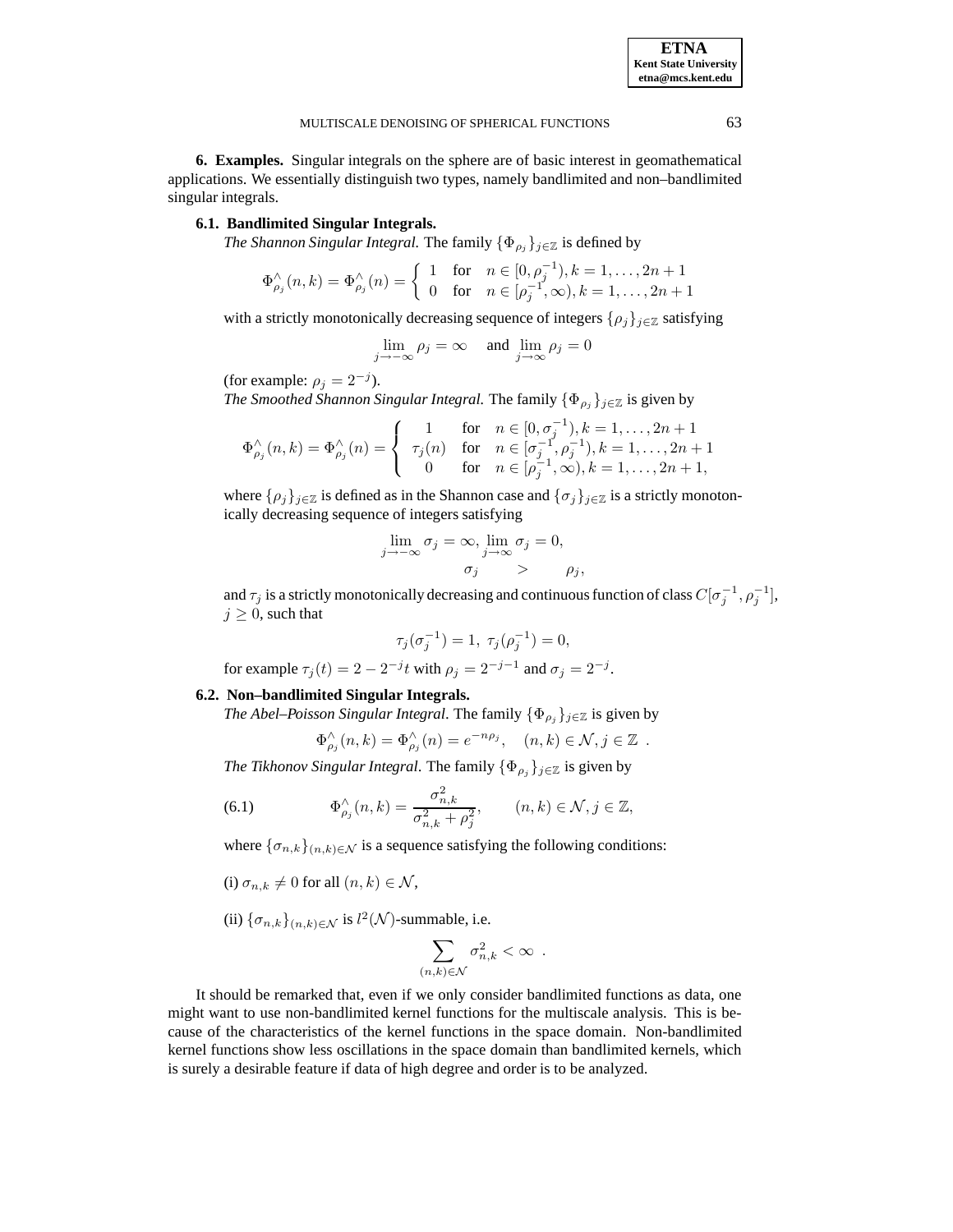#### **ETNA Kent State University etna@mcs.kent.edu**

## 64 W. FREEDEN AND T. MAIER

**7. Spectral Signal–to–Noise Response.** Geoscientists mostly think of their measurements (after possible linearization) as a linear operator on an 'input signal' F producing an 'output signal' G

(7.1)  $\Lambda F = G$ ,

where  $\Lambda$  is an operator mapping the space  $\mathcal{L}^2(\Omega)$  into itself such that

$$
\Lambda Y_{n,k} = \Lambda^{\wedge}(n,k)Y_{n,k}, \quad (n,k) \in \mathcal{N},
$$

where the so–called *symbol*  $\{\Lambda^\wedge(n,k)\}_{(n,k)\in\mathcal{N}}$  is the sequence of the real numbers  $\Lambda^\wedge(n,k)$ . Different linear operators  $\Lambda$ , of course, are characterized by different sequences  $\{\Lambda^\wedge(n,k)\}_{(n,k)\in\mathcal{N}}$ . The 'amplitude spectrum'  $\{G^{\wedge}(n,k)\}_{(n,k)\in\mathcal{N}}$  of the response of  $\Lambda$  is described in terms of the amplitude spectrum of functions (signals) by a simple multiplication by the 'transfer'  $\Lambda^{\wedge}(n,k)$ . For a large number of problems in geophysics and geodesy  $\Lambda$  is a rotation-invariant operator, i.e.  $\Lambda^{\wedge}(n,k) = \Lambda^{\wedge}(n)$  for all  $(n,k) \in \mathcal{N}$ .

<span id="page-8-0"></span>**7.1. Noise Model.** Thus far only a (deterministic) function model has been discussed. If a comparison of the 'output function' with the actual value were done, discrepancies would be observed. A mathematical description of these discrepancies has to follow the laws of probability theory in a stochastic model (see e.g. [\[13\]](#page-20-2)).

Usually the observations are not looked upon as a time series, but rather a function  $\tilde{G}$  on the sphere  $\Omega$  (' $\sim$ ' for stochastic). According to this approach we assume that

$$
\tilde{G}=G+\tilde{\varepsilon},
$$

where  $\tilde{\varepsilon}$  is the *observation noise*. Moreover, in our approach motivated by information in satellite technology, we suppose the *covariance* to be known

$$
Cov\left[\tilde{G}(\xi), \tilde{G}(\eta)\right] = E\left[\tilde{\varepsilon}(\xi), \tilde{\varepsilon}(\eta)\right] = K(\xi, \eta), \qquad (\xi, \eta) \in \Omega \times \Omega,
$$

where the following conditions are imposed on the symbol  $\{K^{\wedge}(n,k)\}_{(n,k)\in\mathcal{N}}$  of the kernel function  $(\xi, \eta) \mapsto K(\xi, \eta) = \sum_{n=0}^{\infty} \sum_{k=1}^{2n+1} Y_{n,k}(\xi)Y_{n,k}(\eta)$ 

(C1)  $K^{\wedge}(n,k) \ge 0$  for all  $(n,k) \in \mathcal{N}$ ,  $(C2) \sum_{n=1}^{\infty}$  $n=0$  $\frac{2n+1}{4\pi}$  sup<br> $_{k=1,...,2n+1}$  $(K^{\wedge}(n,k))^{2} < \infty.$ 

Condition (C2) , indeed, implies in the case of rotational-invariance, i.e.

$$
K^{\wedge}(n,k) = K^{\wedge}(n), \ \ n = 0, 1, \dots, \ k = 1, \dots, 2n + 1,
$$

the  $l^{(2)}(\mathcal{N})$ -summability of the symbol  $\{K^{\wedge}(n,k)\}_{(n,k)\in\mathcal{N}}$ , i.e.

$$
\sum_{(n,k)\in\mathcal{N}} \frac{1}{4\pi} (K^{\wedge}(n,k))^2 = \sum_{n=0}^{\infty} \frac{2n+1}{4\pi} (K^{\wedge}(n))^2 < \infty.
$$

**7.2. Degree Variances.** Since any 'output function' (output signal) can be expanded into an orthogonal series of surface spherical harmonics

$$
\tilde{G} = \widetilde{\Lambda F} = \sum_{(n,k)\in\mathcal{N}} \Lambda^{\wedge}(n,k) \tilde{F}^{\wedge}(n,k) Y_{n,k}
$$

$$
= \sum_{(n,k)\in\mathcal{N}} \tilde{G}^{\wedge}(n,k) Y_{n,k}
$$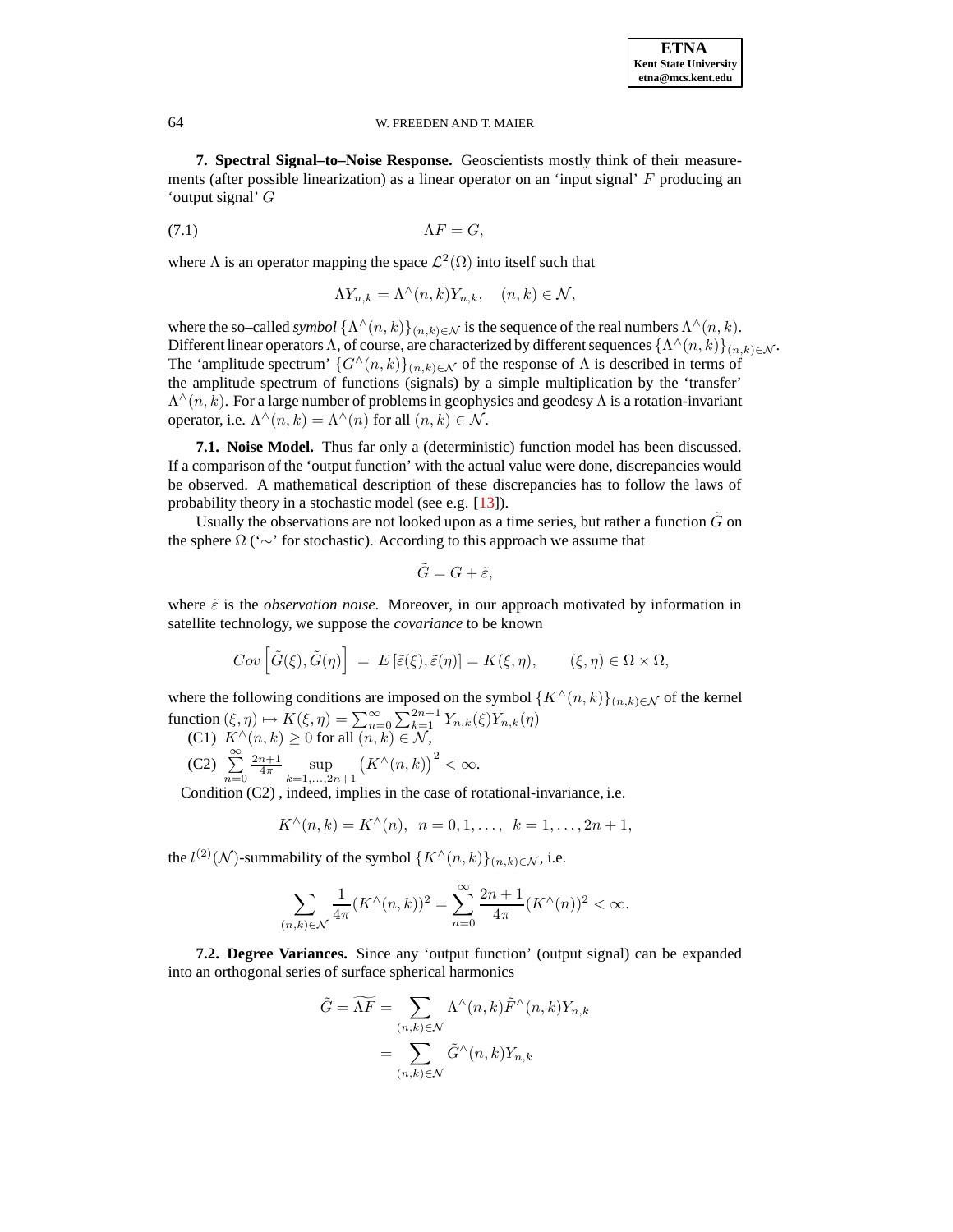in the sense of  $\|\cdot\|_{\mathcal{L}^2(\Omega)}$ , we get a spectral representation of the form

$$
\tilde{G}^{\wedge}(n,k) = (\widetilde{\Lambda F})^{\wedge}(n,k) = \Lambda^{\wedge}(n,k)\tilde{F}^{\wedge}(n,k), \quad (n,k) \in \mathcal{N}.
$$

The *signal degree and order variance* of  $\tilde{G} = \widetilde{\Lambda F}$  is defined by

$$
Var_{n,k}(\widetilde{\Lambda F}) = ((\widetilde{\Lambda F})^{\wedge}(n,k))^{2}
$$
  
= 
$$
\int_{\Omega} \int_{\Omega} (\widetilde{\Lambda F}) (\xi) (\widetilde{\Lambda F}) (\eta) Y_{n,k}(\xi) Y_{n,k}(\eta) d\omega(\xi) d\omega(\eta).
$$

Correspondingly, the *signal degree variances of*  $\tilde{G} = \widetilde{\Lambda F}$  are given by

$$
Var_n\left(\widetilde{\Lambda F}\right) = \sum_{k=1}^{2n+1} Var_{n,k}\left(\widetilde{\Lambda F}\right)
$$
  
= 
$$
\sum_{k=1}^{2n+1} \left(\left(\widetilde{\Lambda F}\right)^{\wedge}(n,k)\right)^2
$$
  
= 
$$
\frac{2n+1}{4\pi} \int_{\Omega} \int_{\Omega} \left(\widetilde{\Lambda F}\right) (\xi) \left(\widetilde{\Lambda F}\right) (\eta) P_n(\xi \cdot \eta) d\omega(\xi) d\omega(\eta),
$$

 $n = 0, 1, \ldots$  According to Parseval's identity we clearly have

$$
\|\widetilde{\Lambda F}\|_{\mathcal{L}^2(\Omega)}^2 = \sum_{n=0}^{\infty} Var_n \left(\widetilde{\Lambda F}\right) = \sum_{(n,k)\in\mathcal{N}} Var_{n,k} \left(\widetilde{\Lambda F}\right).
$$

Physical devices do not transmit spherical harmonics of arbitrarily high frequency without severe attenuation. The 'transfer'  $\Lambda^{\wedge}(n,k)$  usually tends to zero with increasing n. It follows that the amplitude spectra of the responses (observations) to functions (signals) of finite  $\mathcal{L}^2(\Omega)$ –energy are negligibly small beyond some finite frequency. Thus, both because of the frequency limiting nature of the used devices and because of the nature of the 'transmitted signals', the geoscientist is soon led to consider bandlimited functions. These are the functions  $\tilde{G} \in \mathcal{L}^2(\Omega)$ , whose 'amplitude spectra' vanish for all  $n > N$  ( $N \in \mathbb{N}_0$ , fixed). In other words,  $Var_n(\hat{G}) = 0$ , for all  $n > N$ .

**7.3. Degree Error Covariances.** The error spectral theory is based on the *degree and order error covariance*

$$
Cov_{n,k}(K) = \int_{\Omega} \int_{\Omega} K(\xi, \eta) Y_{n,k}(\xi) Y_{n,k}(\eta) d\omega(\xi) d\omega(\eta), \quad (n, k) \in \mathcal{N},
$$

and the *spectral degree error covariance*

$$
Cov_n(K) = \sum_{k=1}^{2n+1} \int_{\Omega} \int_{\Omega} K(\xi, \eta) Y_{n,k}(\xi) Y_{n,k}(\eta) d\omega(\xi) d\omega(\eta), \quad n \in \mathbb{N}_0.
$$

Obviously,

$$
Cov_{n,k}(K) = K^{\wedge}(n,k).
$$

In other words, the spectral degree and order error covariance is simply the orthogonal coefficient of the kernel K.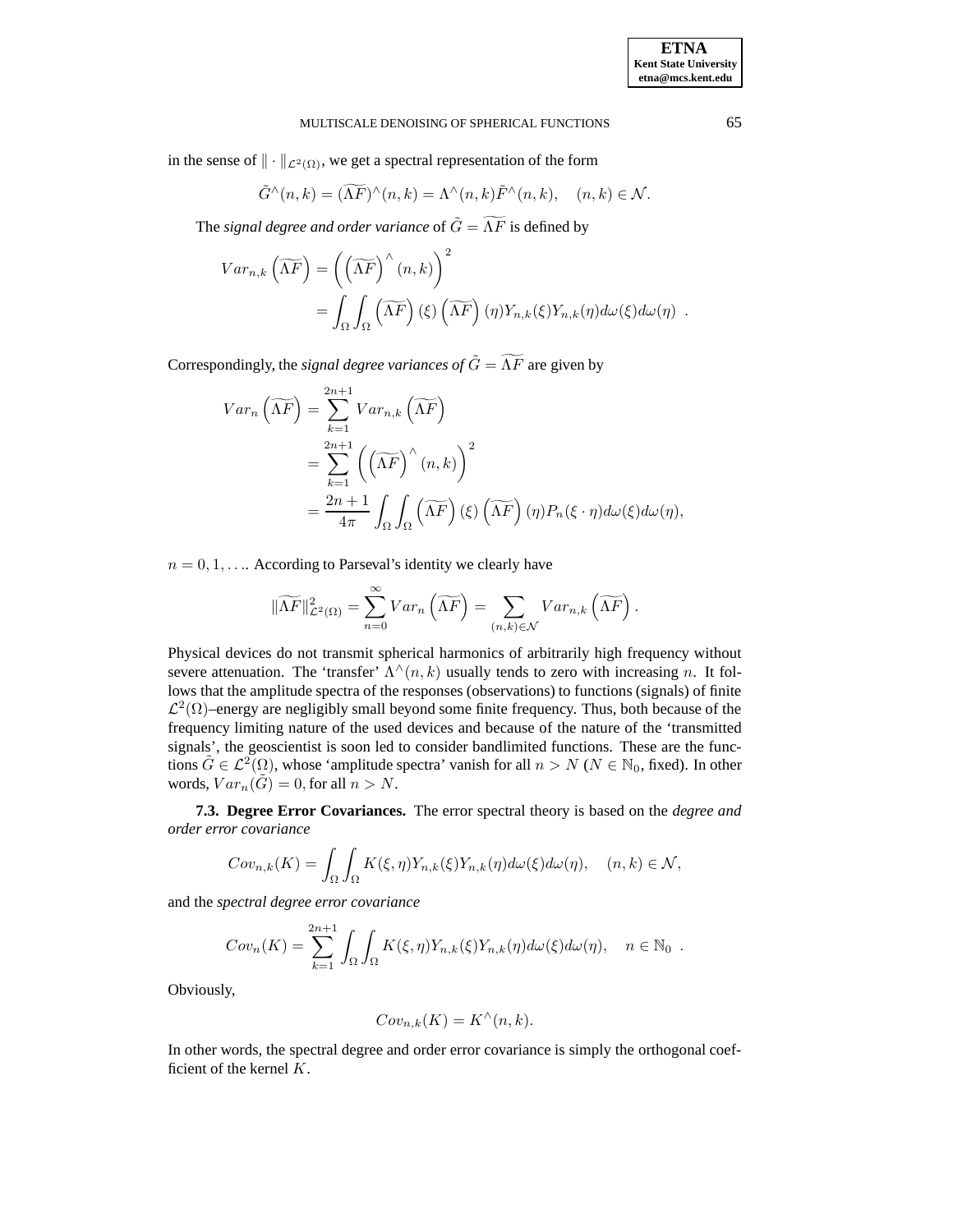<span id="page-10-0"></span>**7.4. Examples of Spectral Error Covariances.** To make the preceding considerations more concrete we would like to list two particularly important examples:

(1) *Bandlimited white noise*. Suppose that for some  $n_K \in \mathbb{N}_0$ 

$$
K^{\wedge}(n,k) = K^{\wedge}(n) = \begin{cases} \frac{\sigma^2}{(n_K+1)^2} & , n \leq n_K, k = 1, \dots, 2n+1 \\ 0 & , n > n_K, k = 1, \dots, 2n+1, \end{cases}
$$

where  $\tilde{\varepsilon}$  is assumed to be  $N(0, \sigma^2)$ -distributed. The kernel is given by:

$$
K(\xi, \eta) = \frac{\sigma^2}{(n_K + 1)^2} \sum_{n=0}^{n_K} \frac{2n+1}{4\pi} P_n(\xi \cdot \eta) .
$$

Note that this sum, apart from a multiplicative constant, may be understood as a truncated Dirac δ-functional. It is known (see e.g. [\[10\]](#page-20-11)) that for  $(\xi, \eta) \in \Omega \times \Omega$ 

$$
\left((\xi \cdot \eta) - 1\right) K(\xi, \eta) = \frac{\sigma^2}{4\pi (n_K + 1)} \left(P_{n_K + 1}(\xi \cdot \eta) - P_{n_K}(\xi \cdot \eta)\right).
$$

(2) *Non–bandlimited colored noise*. Assume that  $K : \Omega \times \Omega \to \mathbb{R}$  is given in such a way that  $K^{\wedge}(n, k) = K^{\wedge}(n) > 0$  for an infinite number of pairs  $(n, k) \in \mathcal{N}$ , the integral  $\int_{-1}^{\delta} K(t) dt$ is sufficiently small (for some  $\delta \in (1 - \varepsilon, 1)$  for some  $\varepsilon > 0$ ), and  $K(\xi, \xi)$  coincides with  $\sigma^2$ for all  $\xi \in \Omega$ .

Geophysically relevant examples are the following kernels:

(i) 
$$
K(\xi, \eta) = \frac{\sigma^2}{\exp(-c)} \exp(-c(\xi \cdot \eta)), \qquad (\xi, \eta) \in \Omega \times \Omega,
$$

where c is to be understood as the inverse spherical correlation length *(first degree Gauß– Markov model)*.

(ii) 
$$
K(\xi \cdot \eta) = \frac{\sigma^2}{(L_{\rho_{J^*}}^{(s)})^{(2)}(1)} (L_{\rho_{J^*}}^{(s)})^{(2)}(\xi \cdot \eta), \qquad (\xi, \eta) \in \Omega \times \Omega,
$$

for some sufficiently large  $J^* \in \mathbb{N}$  *(model of small correlation length)*. The family of *locally supported singular integrals*  $\{L_{\rho_j}^{(s)}\}_{j\in\mathbb{Z}}\subset \mathcal{L}^2\left[-1,+1\right]$  is given by

$$
\left(L_{\rho_j}^{(s)}\right)^{\wedge}(n,k) = \left(L_{\rho_j}^{(s)}\right)^{\wedge}(n) = 2\pi \int_{-1}^{+1} L_{\rho_j}^{(s)}(t) P_n(t) \, dt, \quad (n,k) \in \mathcal{N},
$$

where

$$
L_{\rho_j}^{(s)}(t) = \left\{ \begin{array}{ll} 0 & \text{for} \quad -1 \leq t \leq 1-\rho_j \\ \frac{1}{2\pi} \frac{s+1}{\rho_j^{s+1}}(t-1+\rho_j)^s & \text{for} \quad 1-\rho_j < t \leq 1. \end{array} \right.
$$

For the case  $k = 0$  this example is known as the *Haar singular integral* (more details about Haar wavelets can be found in [\[7\]](#page-20-12)).

**7.5. Spectral Estimation.** Now we are in position to compare the signal spectrum with that of the noise.

Signal and noise spectrum 'intersect' at the so–called *degree and order resolution set*  $\mathcal{N}_{\text{res}}$  (with  $\mathcal{N}_{\text{res}}\subset \mathcal{N}$ ). We distinguish the following cases:

(i) *signal dominates noise*

$$
Var_{n,k}(\Lambda \overline{F}) \ge Cov_{n,k}(K), \quad (n,k) \in \mathcal{N}_{\text{res}},
$$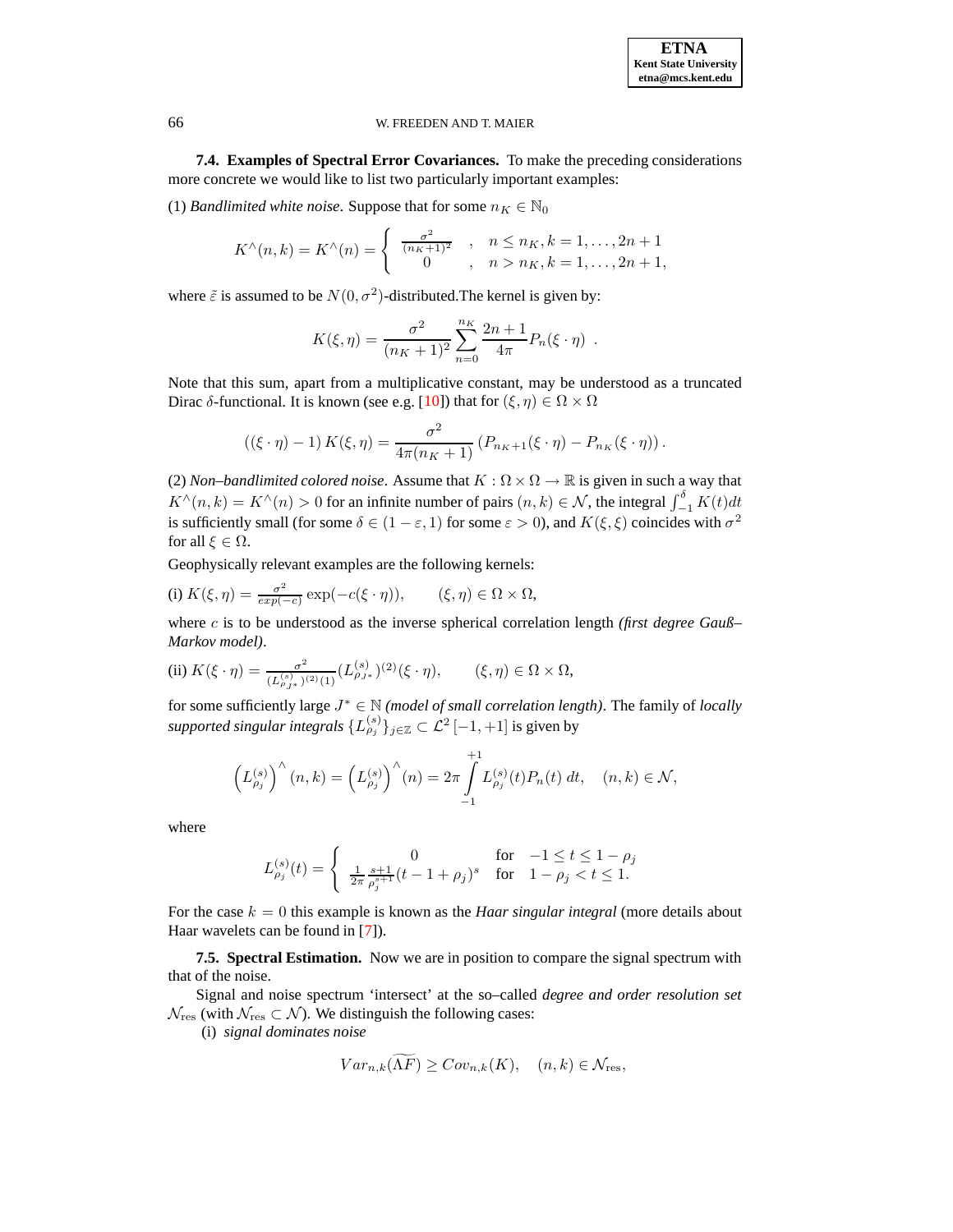(ii) *noise dominates signal*

$$
Var_{n,k}(\widetilde{\Lambda F}) < Cov_{n,k}(K), \quad (n,k) \notin \mathcal{N}_{\text{res}}.
$$

Filtering is achieved by convolving a square-summable product kernel  $H$  with the 'symbol'  ${H^{\wedge}(n,k)}_{(n,k)\in\mathcal{N}}$  against  $\Lambda F$ :

$$
\widehat{\Lambda F}=\int_{\Omega}H(\cdot,\eta)\widetilde{\Lambda F}(\eta)\ d\omega(\eta)
$$

('∧' denotes 'estimated'). In spectral language this reads

(7.2) 
$$
\widehat{\Lambda F}(n,k) = H^{\wedge}(n,k)\widehat{\Lambda F}(n,k), \quad (n,k) \in \mathcal{N}.
$$

Two important types of filtering are as follows:

(i) *Spectral thresholding*

(7.3) 
$$
\widehat{\Lambda F} = \sum_{(n,k)\in\mathcal{N}} I_{\mathcal{N}_{\text{res}}}(n,k) H^{\wedge}(n,k) \left(\widetilde{\Lambda F}\right)^{\wedge}(n,k) Y_{n,k},
$$

where I<sup>A</sup> denotes the *indicator function of the set* A. This approach represents a 'keep or kill' filtering, where the signal dominated coefficients are filtered by a square-summable product kernel, and the noise dominated coefficients are set to zero. This thresholding can be thought of as a non–linear operator on the set of coefficients, resulting in a set of estimated coefficients.

As a special filter we mention the *ideal low–pass (Shannon) filter* H of the form

(7.4) 
$$
H^{\wedge}(n,k) = H^{\wedge}(n) = \begin{cases} 1, & (n,k) \in \mathcal{N}_{res} \\ 0, & (n,k) \notin \mathcal{N}_{res}, \end{cases}
$$

In that case all 'frequencies'  $(n, k) \in \mathcal{N}_{res}$  are allowed to pass, whereas all other frequencies are completely eliminated.

(ii) *Wiener–Kolmogorov filtering.* Now we choose

(7.5) 
$$
\widehat{\Lambda F} = \sum_{(n,k)\in\mathcal{N}} H^{\wedge}(n) \left(\widetilde{\Lambda F}\right)^{\wedge}(n,k) Y_{n,k}
$$

with

(7.6) 
$$
H^{\wedge}(n) = \frac{Var_n(\widetilde{\Lambda F})}{Var_n(\widetilde{\Lambda F}) + Cov_n(K)}, \quad n \in \mathbb{N}_0.
$$

This filter produces an optimal weighting between signal and noise (provided that complete independence of signal and noise is assumed). Note the similarity to the rotational-invariant Tikhonov singular integral in [\(6.1\)](#page-7-0).

**8. Multiscale Signal–to–Noise Response.** Consider a sequence  $\{\Phi_{\rho_i}\}_{j\in\mathbb{Z}}$  of squaresummable product kernels constituting an approximate identity in  $\mathcal{L}^2(\Omega)$ . Then we have verified that an 'output signal'  $\tilde{G} \in \mathcal{L}^2(\Omega)$  of an operator  $\Lambda$  can be represented in multiscale approximation as follows

<span id="page-11-0"></span>(8.1) 
$$
\tilde{G} = \sum_{j=-\infty}^{+\infty} \int_{\Omega} \Psi_{\rho_j}^{(2)}(\cdot, \eta) \tilde{G}(\eta) d\omega(\eta),
$$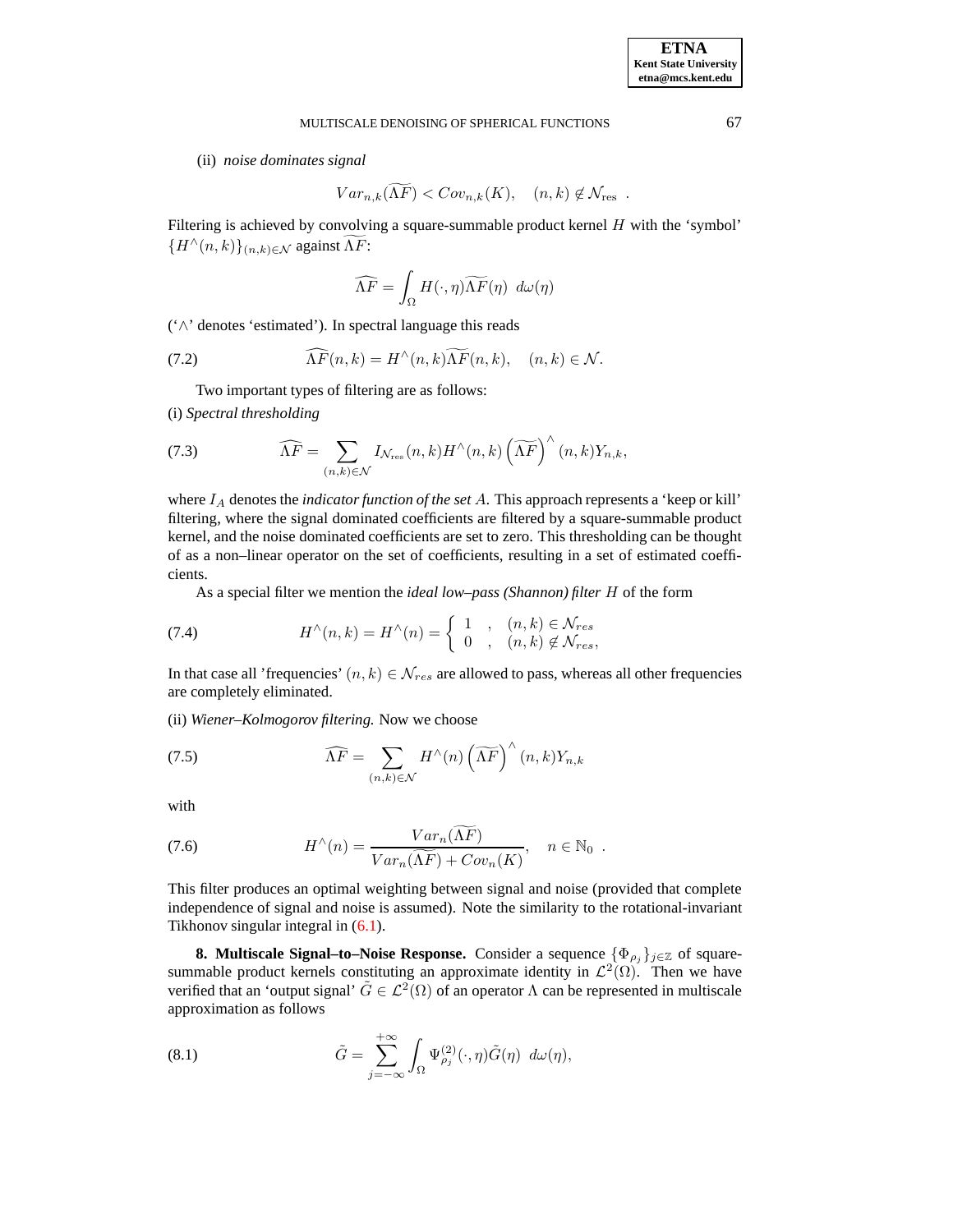.

## 68 W. FREEDEN AND T. MAIER

where the equality is understood in  $\|\cdot\|_{\mathcal{L}^2(\Omega)}$ –sense. The identity [\(8.1\)](#page-11-0) is equivalent to the identity

$$
\lim_{N \to \infty} \left\| \widetilde{\Lambda F} - \left( \left( \widetilde{\Lambda F} \right)_{J_0} + \sum_{j=J_0}^N \int_{\Omega} \Psi_{\rho_j}^{(2)}(\cdot, \eta) (\widetilde{\Lambda F})(\eta) \ d\omega(\eta) \right) \right\|_{\mathcal{L}^2(\Omega)} = 0
$$

for every  $J_0 \in \mathbb{Z}$ .

**8.1.** Scale and Position Variances. Denote by  $\mathcal{L}^2(\mathbb{Z} \times \Omega)$  the space of functions H :  $\mathbb{Z} \times \Omega \rightarrow \mathbb{R}$  satisfying

$$
\sum_{j=-\infty}^{\infty} \int_{\Omega} \left( H(j;\eta) \right)^2 d\omega(\eta) < \infty .
$$

 $\mathcal{L}^2(\mathbb{Z} \times \Omega)$  is a Hilbert space equipped with the inner product

$$
(H_1, H_2)_{\mathcal{L}^2(\mathbb{Z}\times\Omega)} = \sum_{j=-\infty}^{+\infty} \int_{\Omega} H_1(j;\eta) H_2(j;\eta) \ d\omega(\eta)
$$

corresponding to the norm

$$
||H||_{\mathcal{L}^2(\mathbb{Z}\times\Omega)} = \left(\sum_{j=-\infty}^{+\infty} \int_{\Omega} \left(H(j;\eta)\right)^2 d\omega(\eta)\right)^{1/2}
$$

Consider a family of square-summable product kernels  ${\lbrace \Phi_{\rho_j} \rbrace_{j \in \mathbb{Z}}}$  constituting an approximate identity in  $\mathcal{L}^2(\Omega)$ . From the multiscale formulation of an 'output function'  $\tilde{G} = \widetilde{\Lambda F} \in \mathcal{L}^2(\Omega)$ we immediately obtain (cf. [\[9\]](#page-20-3))

$$
\begin{split}\n&\left(\widetilde{\Lambda F}, \widetilde{\Lambda F}\right)_{\mathcal{L}^2(\Omega)} \\
&= \sum_{(n,k)\in\mathcal{N}} \left(\left(\widetilde{\Lambda F}\right)^{\wedge}(n,k)\right)^2 \sum_{j=-\infty}^{+\infty} \left(\left(\Psi_{\rho_j}\right)^{\wedge}(n,k)\right)^2 \\
&= \sum_{j=-\infty}^{+\infty} \int_{\Omega} \left(\int_{\Omega} \left(\widetilde{\Lambda F}\right)(\xi) \Psi_{\rho_j}(\eta,\xi) d\omega(\xi)\right)^2 d\omega(\eta) \\
&= \sum_{j=-\infty}^{\infty} \int_{\Omega} \int_{\Omega} \left(\widetilde{\Lambda F}\right)(\xi) \left(\widetilde{\Lambda F}\right)(\zeta) \Psi_{\rho_j}^{(2)}(\xi,\zeta) d\omega(\xi) d\omega(\zeta) \\
&= \sum_{j=-\infty}^{+\infty} \int_{\Omega} \left(\int_{\Omega} \int_{\Omega} \left(\widetilde{\Lambda F}\right)(\xi) \left(\widetilde{\Lambda F}\right)(\zeta) \Psi_{\rho_j}(\xi,\eta) \Psi_{\rho_j}(\zeta,\eta) d\omega(\xi) d\omega(\zeta)\right) d\omega(\eta).\n\end{split}
$$

The *signal scale and space variance of*  $\widetilde{\Lambda F}$  *at position*  $\eta \in \Omega$  *and scale*  $j \in \mathbb{Z}$  is defined by

$$
Var_{j,\eta}(\widetilde{\Lambda F}) = \int_{\Omega} \int_{\Omega} (\widetilde{\Lambda F})(\xi) (\widetilde{\Lambda F})(\zeta) \Psi_{\rho_j}(\xi, \eta) \Psi_{\rho_j}(\zeta, \eta) d\omega(\xi) d\omega(\zeta) .
$$

The *signal scale variance* of  $\widetilde{\Lambda F}$  is defined by

$$
Var_j(\widetilde{\Lambda F}) = \int_{\Omega} Var_{j;\eta}(\widetilde{\Lambda F}) d\omega(\eta) .
$$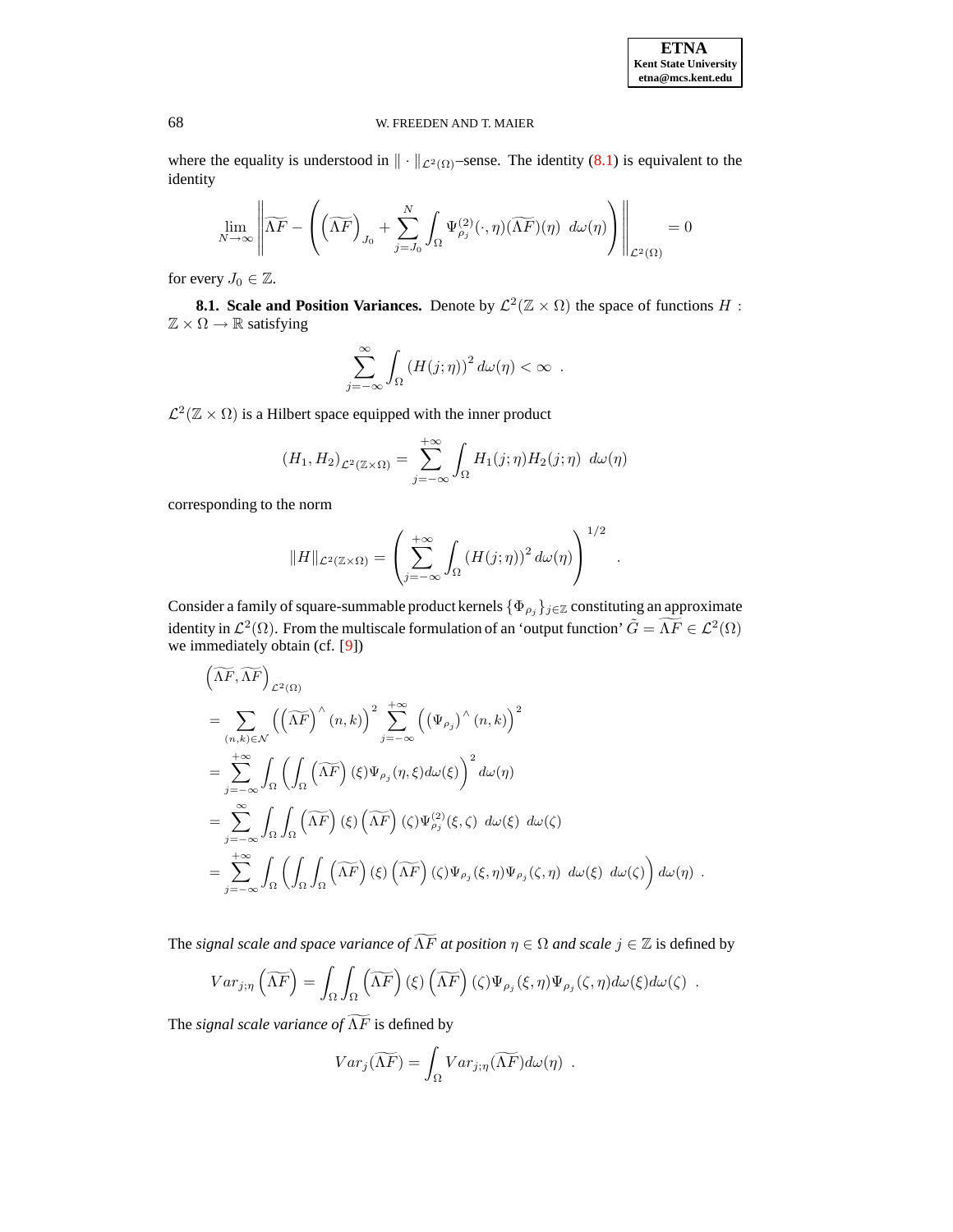Obviously, we have

$$
\left\| \widetilde{\Lambda F} \right\|_{\mathcal{L}^2(\Omega)}^2 = \sum_{j=-\infty}^{+\infty} Var_j(\widetilde{\Lambda F})
$$
  
= 
$$
\sum_{j=-\infty}^{+\infty} \int_{\Omega} Var_{j,\eta}(\widetilde{\Lambda F}) d\omega(\eta)
$$
  
= 
$$
\left\| (Var_{\cdot;\cdot}(\widetilde{\Lambda F}))^{1/2} \right\|_{\mathcal{L}^2(\mathbb{Z} \times \Omega)}^2.
$$

Expressed in the spectral language of spherical harmonics we get

$$
Var_j\left(\widetilde{\Lambda F}\right) = \int_{\Omega} Var_{j;\eta}\left(\widetilde{\Lambda F}\right) d\omega(\eta) = \sum_{(n,k)\in\mathcal{N}} \left(\Psi_{\rho_j}^{\wedge}(n,k)\right)^2 \left(\left(\widetilde{\Lambda F}\right)^{\wedge}(n,k)\right)^2.
$$

With the convention  $\mathcal{Z} = \mathbb{Z} \times \Omega$  we are formally able to write

(8.2) 
$$
\left\|\widetilde{\Lambda F}\right\|_{\mathcal{L}^2(\Omega)}^2 = \left\|\left(Var_{\cdot,\cdot}(\widetilde{\Lambda F})\right)^{1/2}\right\|_{\mathcal{L}^2(\mathcal{Z})}.
$$

We mention that the Beppo-Levi Theorem justifies to interchange integration and summation. Note that all integrations are understood in the Lebesgue-sense.

**8.2. Noise Model.** Let  $K : (\xi, \eta) \mapsto K(\xi, \eta)$ ,  $(\xi, \eta) \in \Omega \times \Omega$ , satisfy the conditions (C1) and (C2) stated in Section [7.1.](#page-8-0) The error theory is based on the *scale and space error covariance* at  $\eta \in \Omega$ 

$$
Cov_{j,\eta}(K) = \int_{\Omega} \int_{\Omega} K(\xi,\zeta) \Psi_{\rho_j}(\xi,\eta) \Psi_{\rho_j}(\zeta,\eta) d\omega(\xi) d\omega(\zeta), \qquad \eta \in \Omega.
$$

The *scale error covariance* is defined by

$$
Cov_j(K) = \int_{\Omega} Cov_{j,\eta}(K) d\omega(\eta) .
$$

We obviously have in spectral language

$$
Cov_{j;\eta}(K) = \sum_{(n,k)\in\mathcal{N}} K^{\wedge}(n,k) \left(\Psi^{\wedge}_{\rho_j}(n,k)\right)^2.
$$

It is clear from our stochastic model, i.e. from the special representation of the covariance as a product kernel, that the scale error covariance cannot be dependent on the position  $\eta \in \Omega$ . This is also indicated by the spectral formula

$$
Cov_{j;\eta}(K) = \frac{1}{4\pi} \sum_{(n,k)\in\mathcal{N}} Cov_n(K) \left(\Psi_{\rho_j}^{\wedge}(n,k)\right)^2.
$$

Our error model is particularly useful for the proper handling of the satellite data in Earth's gravitational or magnetic potential determination (see [\[5\]](#page-20-9) and the references therein).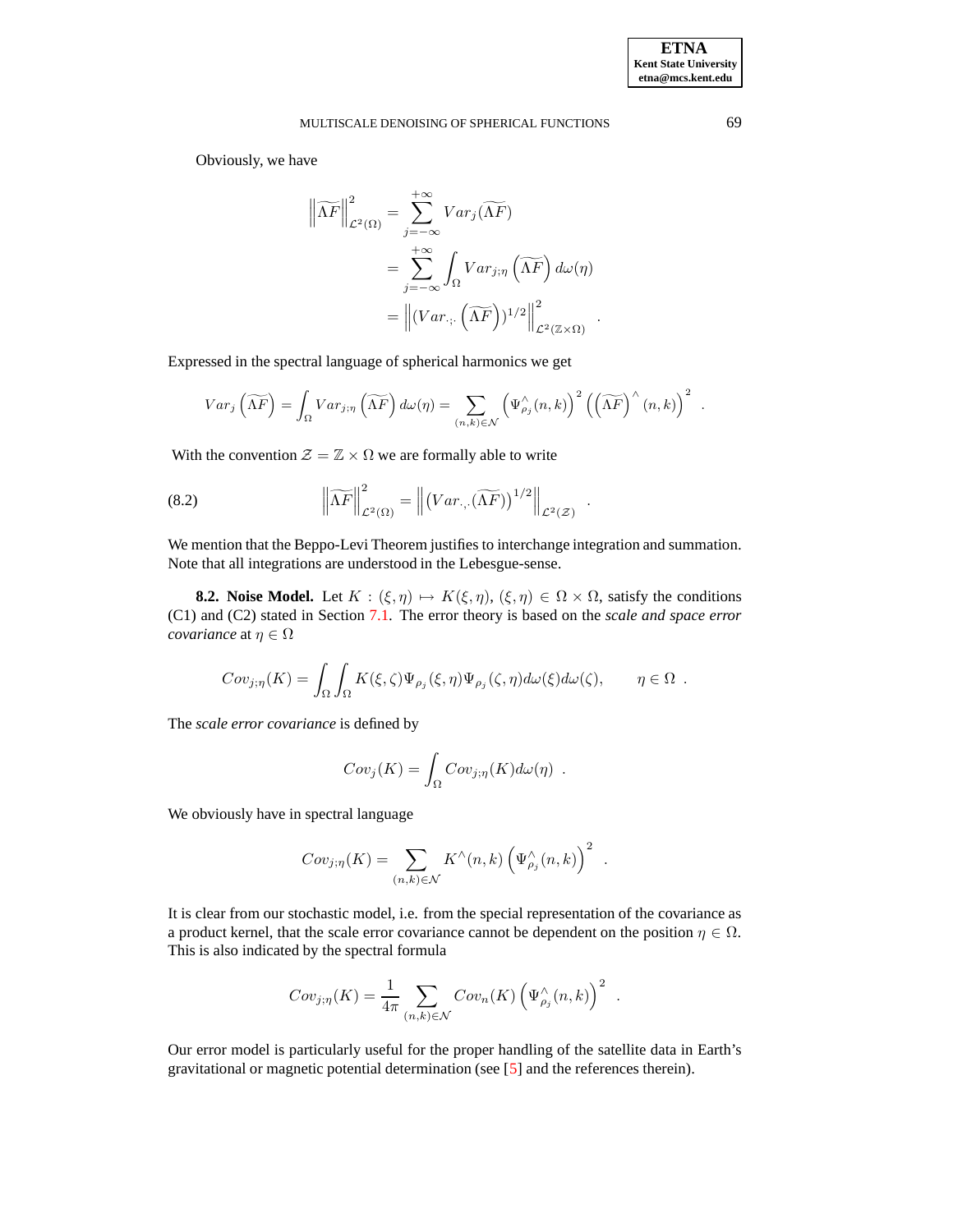<span id="page-14-0"></span>**8.3. Scale and Space Estimation.** Signal and noise scale 'intersect' at the so–called *scale and space resolution set*  $\mathcal{Z}_{res}$  *with*  $\mathcal{Z}_{res} \subset \mathcal{Z}$ . We distinguish the following cases: (i) *signal dominates noise*

$$
Var_{j;\eta}\left(\widetilde{\Lambda F}\right) \ge Cov_{j;\eta}(K), \quad (j;\eta) \in \mathcal{Z}_{\text{res}}.
$$

(ii) *noise dominates signal*

$$
Var_{j,\eta}\left(\widetilde{\Lambda F}\right) < Cov_{j,\eta}(K), \quad (j;\eta) \notin \mathcal{Z}_{\text{res}}.
$$

Via the multiscale reconstruction formula the (filtered) J–level approximation of the error– affected function  $\widetilde{\Lambda F}$  reads as follows

$$
(\widetilde{\Lambda F})_J = \sum_{j=-\infty}^J \int_{\Omega} \Psi_{\rho_j}^{(2)}(\cdot, \eta) \left( \widetilde{\Lambda F} \right) (\eta) d\omega(\eta) .
$$

For J sufficiently large,  $\widetilde{\Lambda F}$  is well–represented by  $(\widetilde{\Lambda F})_J$ . In other words, all the higher– level coefficients are regarded as being negligible, i.e.  $(\Lambda F)_J \simeq \Lambda F$ .

**9. Selective Multiscale Reconstruction.** Similar to what is known in taking Fourier approximation, we are able to take multiscale approximation by replacing the (unknown) error–free function  $\Lambda F$  of the representation

$$
(\Lambda F)J = \int_{\Omega} \Phi_{\rho_{J_0}}^{(2)}(\cdot,\zeta)(\Lambda F)(\zeta)d\omega(\zeta)
$$

$$
+ \sum_{j=J_0}^{J-1} \int_{\Omega} \Psi_{\rho_j}^{(2)}(\cdot,\zeta)(\Lambda F)(\zeta)d\omega(\zeta)
$$

by (an estimate from) the error–affected function  $\widetilde{\Lambda F}$  such as

$$
(\widetilde{\Lambda F})_J = \int_{\Omega} \Phi_{\rho_{J_0}}^{(2)}(\cdot,\zeta)(\widetilde{\Lambda F})(\zeta)d\omega(\zeta) + \sum_{j=J_0}^{J-1} \int_{\Omega} \Psi_{\rho_j}^{(2)}(\cdot,\zeta)(\widetilde{\Lambda F})(\zeta)d\omega(\zeta),
$$

 $J > J_0$ . Computing the following coefficients at position  $\eta \in \Omega$ 

$$
V_{J_0; \eta} = \int_{\Omega} \Phi_{\rho_{J_0}}^{(2)}(\eta, \zeta)(\Lambda F)(\zeta) d\omega(\zeta)
$$
  

$$
W_{j; \eta} = \int_{\Omega} \Psi_{\rho_j}^{(2)}(\eta, \zeta)(\Lambda F)(\zeta) d\omega(\zeta), \quad j = J_0, \dots, J - 1,
$$

and

$$
\tilde{V}_{J_0;\eta} = \int_{\Omega} \Phi_{\rho_{J_0}}^{(2)}(\eta,\zeta)(\widetilde{\Lambda F})(\zeta)d\omega(\zeta)
$$
  

$$
\tilde{W}_{j;\eta} = \int_{\Omega} \Psi_{\rho_j}^{(2)}(\eta,\zeta)(\widetilde{\Lambda F})(\zeta)d\omega(\zeta), \quad j = J_0,\dots, J-1
$$

will, of course, require adequate methods of numerical integration on the sphere.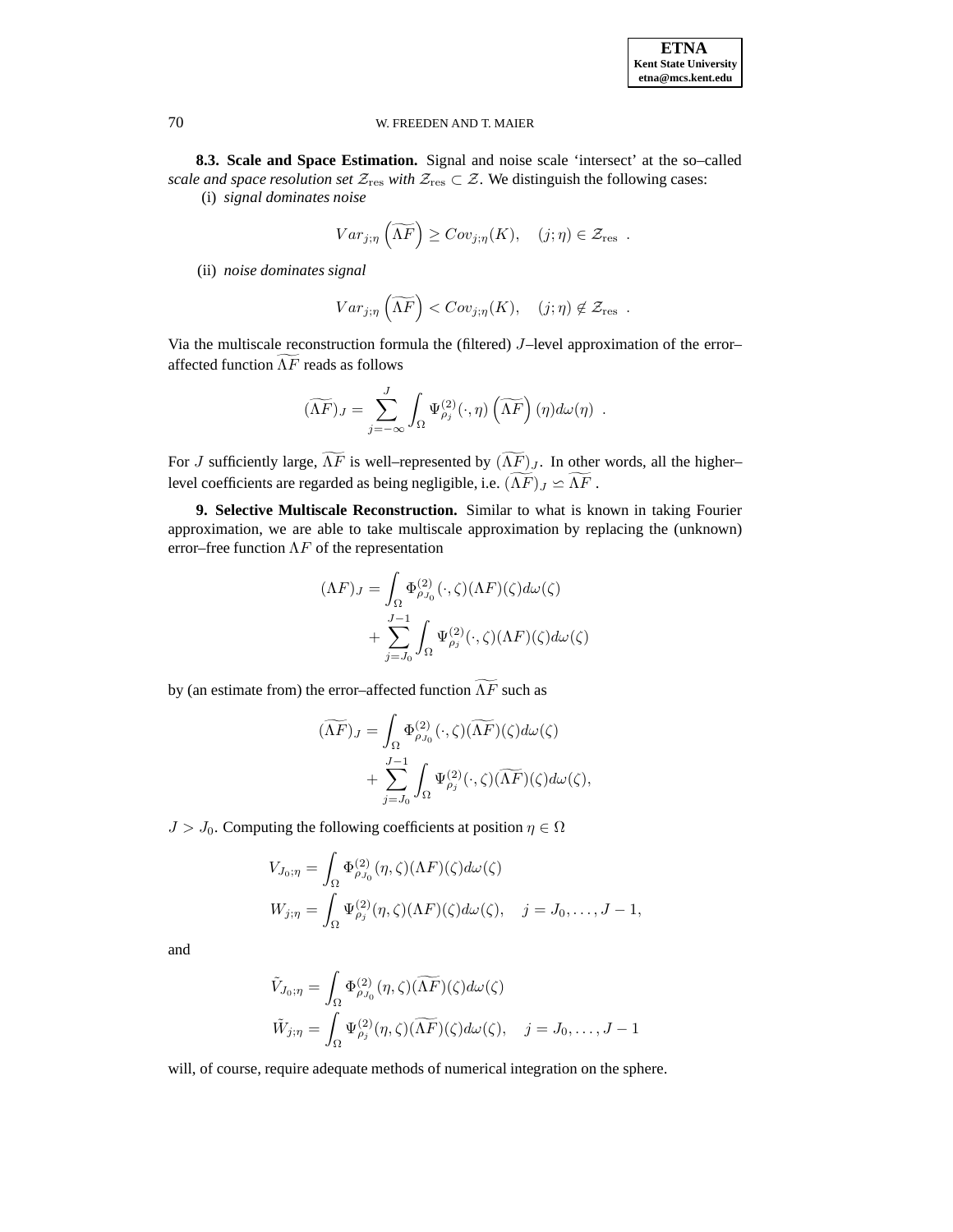**9.1. Numerical Integration on the Sphere.** Many integration techniques are known from the literature (for a survey on approximate integration on the sphere see, for example, [\[6\]](#page-20-0) and the references therein). In what follows we base integration on the approximate formulae associated to known weights  $w_i^{N_j} \in \mathbb{R}$  and knots  $\eta_i^{N_j} \in \Omega$ 

$$
\tilde{V}_{J_0; \eta} \simeq \sum_{i=1}^{N_{J_0}} w_i^{N_{J_0}} \Phi_{\rho_{J_0}}^{(2)}(\eta, \eta_i^{N_{J_0}})(\widetilde{\Lambda F})(\eta_i^{N_{J_0}}),
$$
  

$$
\tilde{W}_{j; \eta} \simeq \sum_{i=1}^{N_j} w_i^{N_j} \Psi_{\rho_j}^{(2)}(\eta, \eta_i^{N_j})(\widetilde{\Lambda F})(\eta_i^{N_j}), \quad j = J_0, \dots, J-1
$$

( $\cong$ ' always means that the error is assumed to be negligible). An example (cf. [\[9\]](#page-20-3)) is equidistribution (i.e.  $w_i^{N_j} = \frac{4\pi}{N_j}, i = 1, \dots, N_j$ ).

**9.2. A Pyramid Scheme.** Next we deal with some aspects of scientific computing. We are interested in a pyramid scheme for the (approximate) recursive computation of the integrals  $\tilde{V}_{J_0;\eta}$ ,  $\tilde{W}_{j;\eta}$  for  $j = J_0, \ldots, J-1$ .

What we are going to realize is a *tree algorithm (pyramid scheme)* with the following ingredients: Starting from a sufficiently large J such that

(9.1) 
$$
\widetilde{\Lambda F}(\eta) \simeq \Phi_{\rho_J}^{(2)}(\cdot, \eta) * \widetilde{\Lambda F} \simeq \sum_{i=1}^{N_J} \Phi_{\rho_J}^{(2)}(\eta, \eta_i^{N_J}) \tilde{a}_i^{N_J}, \quad \eta \in \Omega,
$$

we want to show that the coefficient vectors  $\tilde{a}^{N_j} = \left(\tilde{a}_1^{N_j}, \ldots, \tilde{a}_{N_j}^{N_j}\right)$  $N_j$  $\left(\right)^T \in \mathbb{R}^{N_j}$   $j=J_0,\ldots,J-1$ 1, (being, of course, dependent on the function  $\widetilde{\Lambda F}$  under consideration) can be calculated such that the following statements hold true:

(i) The vectors  $\tilde{a}^{N_j}$ ,  $j = J_0, \ldots, J-1$ , are obtainable by recursion from the values  $\tilde{a}_i^{N_J}$ .

(ii) For 
$$
j = J_0, \ldots, J
$$

$$
\Phi_{\rho_j}^{(2)}(\cdot, \eta) * \widetilde{\Lambda F} \simeq \sum_{i=1}^{N_j} \Phi_{\rho_j}^{(2)}(\eta, \eta_i^{N_j}) \tilde{a}_i^{N_j}.
$$

For  $j = J_0, \ldots, J-1$ 

$$
\Psi_{\rho_j}^{(2)}(\cdot,\eta) * \widetilde{\Lambda F} \simeq \sum_{i=1}^{N_j} \Psi_{\rho_j}^{(2)}(\eta,\eta_i^{N_j}) \widetilde{a}_i^{N_j} .
$$

Our considerations are divided into two parts, viz. the initial step concerning the scale level J and the pyramid step establishing the recursion relation:

*The Initial Step.* For a suitably large integer  $J$ ,  $\Phi_{\rho J}^{(2)}(\cdot, \eta) * \widetilde{\Lambda F}$  is sufficiently close to  $(\widetilde{\Lambda F})(\eta)$  for all  $\eta \in \Omega$ . Formally, the kernel  $\Phi_{\rho}^{(2)}$  replaces the Dirac–functional  $\delta$  as follows:

$$
\Phi_{\rho_J}^{(2)}(\cdot,\eta) * \widetilde{\Lambda F} \simeq \widetilde{\Lambda F}(\eta) = \left(\delta * \widetilde{\Lambda F}\right)(\eta) = \delta_\eta * \widetilde{\Lambda F} ,
$$

where

$$
\delta(\xi, \eta) = \delta_{\xi}(\eta) = \sum_{(n,k)\in\mathcal{N}} Y_{n,k}(\xi) Y_{n,k}(\eta t a)
$$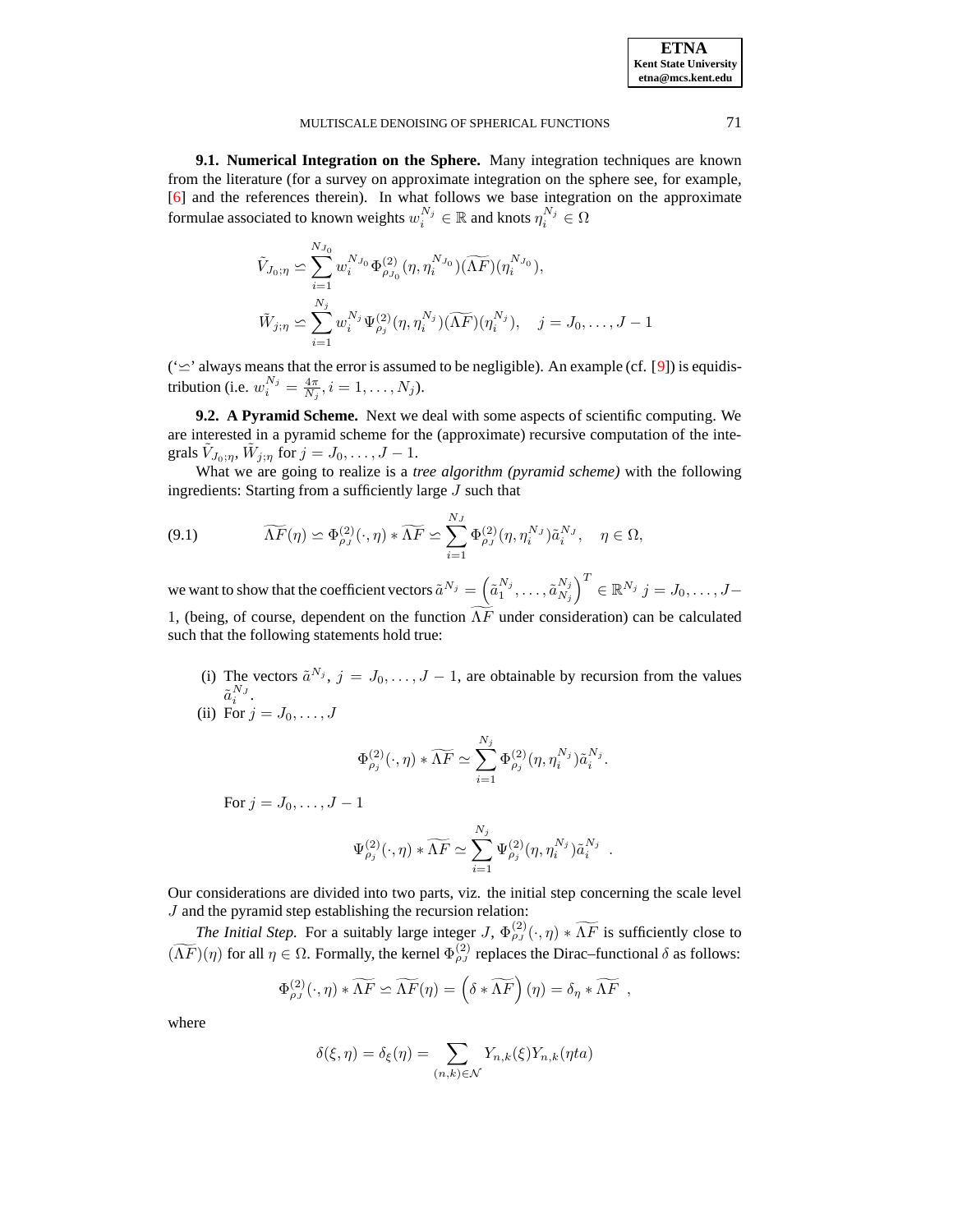and the series has to be understood in distributional sense. The formulae

$$
\Phi_{\rho_J}^{(2)}(\cdot,\eta_i^{N_J}) * \widetilde{\Lambda F} \simeq \widetilde{\Lambda F}(\eta_i^{N_J}), \ \ i = 1,\ldots,N_J
$$

are the reason why the coefficients for the initial step, i.e.  $\tilde{a}^{N_J} = (\tilde{a}_1^{N_J}, \dots, \tilde{a}_{N_J}^{N_J})^T \in \mathbb{R}^{N_J}$ , are assumed to be simply given in the form

<span id="page-16-3"></span>(9.2) 
$$
\tilde{a}_i^{N_J} = w_i^{N_J} \left( \widetilde{\Lambda F} \right) \left( \eta_i^{N_J} \right) , i = 1, \dots, N_J
$$

*The Pyramid Step.* The essential idea for the development of a pyramid scheme is the existence of kernel functions  $\Xi_j : \Omega \times \Omega \to \mathbb{R}$  such that

<span id="page-16-0"></span>
$$
\Phi_{\rho_j}^{(2)} \simeq \Xi_j \ast \Phi_{\rho_j}^{(2)}
$$

<span id="page-16-1"></span>and

$$
(9.4) \t\t\t\t\mathbb{E}_j \simeq \mathbb{E}_{j+1} * \mathbb{E}_j
$$

for  $j = J_0, \ldots, J$ .

Note that for bandlimited scaling functions the kernels  $\Xi_j$ ,  $j = J_0, \ldots, J$ , may be chosen to be the reproducing kernels of the finite-dimensional scale spaces  $V_{\rho_j}$  (cf. [\(3.1\)](#page-2-0)), whereas in the non-bandlimited case  $\Xi_j$ ,  $j = J_0, \ldots, J$ , may be chosen such that  $\Xi_j = \delta \simeq \Phi_{\rho_j}^{(2)}$ . Observing our approximate integration formulae we obtain in connection with relation [\(9.3\)](#page-16-0)

<span id="page-16-2"></span>
$$
(9.5) \qquad \Phi_{\rho_j}^{(2)} * \widetilde{\Lambda F} \simeq \Phi_{\rho_j}^{(2)} * \Xi_j * \widetilde{\Lambda F} \simeq \sum_{i=1}^{N_j} \Phi_{\rho_j}^{(2)}(\cdot, \eta_i^{N_j}) \tilde{a}_i^{N_j},
$$

where

$$
\tilde{a}_i^{N_j} = w_i^{N_j} \left( \Xi_j * \widetilde{\Lambda F} \right) (\eta_i^{N_j}), \ \ j = J_0, \dots, J-1.
$$

Now it follows by use of our approximate integration formulae and the assumption [\(9.4\)](#page-16-1) that

$$
\tilde{a}_{i}^{N_{j}} = w_{i}^{N_{j}} (\Xi_{j} * \widetilde{\Lambda F})(\eta_{i}^{N_{j}})
$$
\n
$$
\simeq w_{i}^{N_{j}} (\Xi_{j} * \Xi_{j+1} * \widetilde{\Lambda F})(\eta_{i}^{N_{j}})
$$
\n
$$
\simeq w_{i}^{N_{j}} \sum_{l=1}^{N_{j+1}} w_{l}^{N_{j+1}} \Xi_{j}(\eta_{i}^{N_{j}}, \eta_{l}^{N_{j+1}})(\Xi_{j+1} * \widetilde{\Lambda F})(\eta_{l}^{N_{j+1}})
$$
\n
$$
= w_{i}^{N_{j}} \sum_{l=1}^{N_{j+1}} \Xi_{j}(\eta_{i}^{N_{j}}, \eta_{l}^{N_{j+1}}) \tilde{a}_{i}^{N_{j+1}}.
$$

In other words, the coefficients  $\tilde{a}_i^{N_{J-1}}$  can be calculated recursively starting from the data  $\tilde{a}_i^{N_J}$  for the initial level J,  $\tilde{a}_i^{N_{J-2}}$  can be deduced recursively from  $\tilde{a}_i^{N_{J-1}}$ , etc. Moreover, the coefficients are independent of the special choice of the kernel (Observe that [\(9.5\)](#page-16-2) is equivalent to  $\widetilde{(AF)}^{\wedge}(n,k) \simeq \sum_{i=1}^{N_j} \widetilde{a}_i^{N_j} Y(\eta_i^{N_j})$  for  $n = 0, 1, ..., k = 1, ..., 2n+1$ ). This finally leads us to the formulae

$$
\Phi_{\rho_j}^{(2)}(\cdot,\eta) * \widetilde{\Lambda F} \simeq \sum_{i=1}^{N_j} \Phi_{\rho_j}^{(2)}(\eta,\eta_i^{N_j}) \tilde{a}_i^{N_j}, \quad j = J_0,\ldots,J,
$$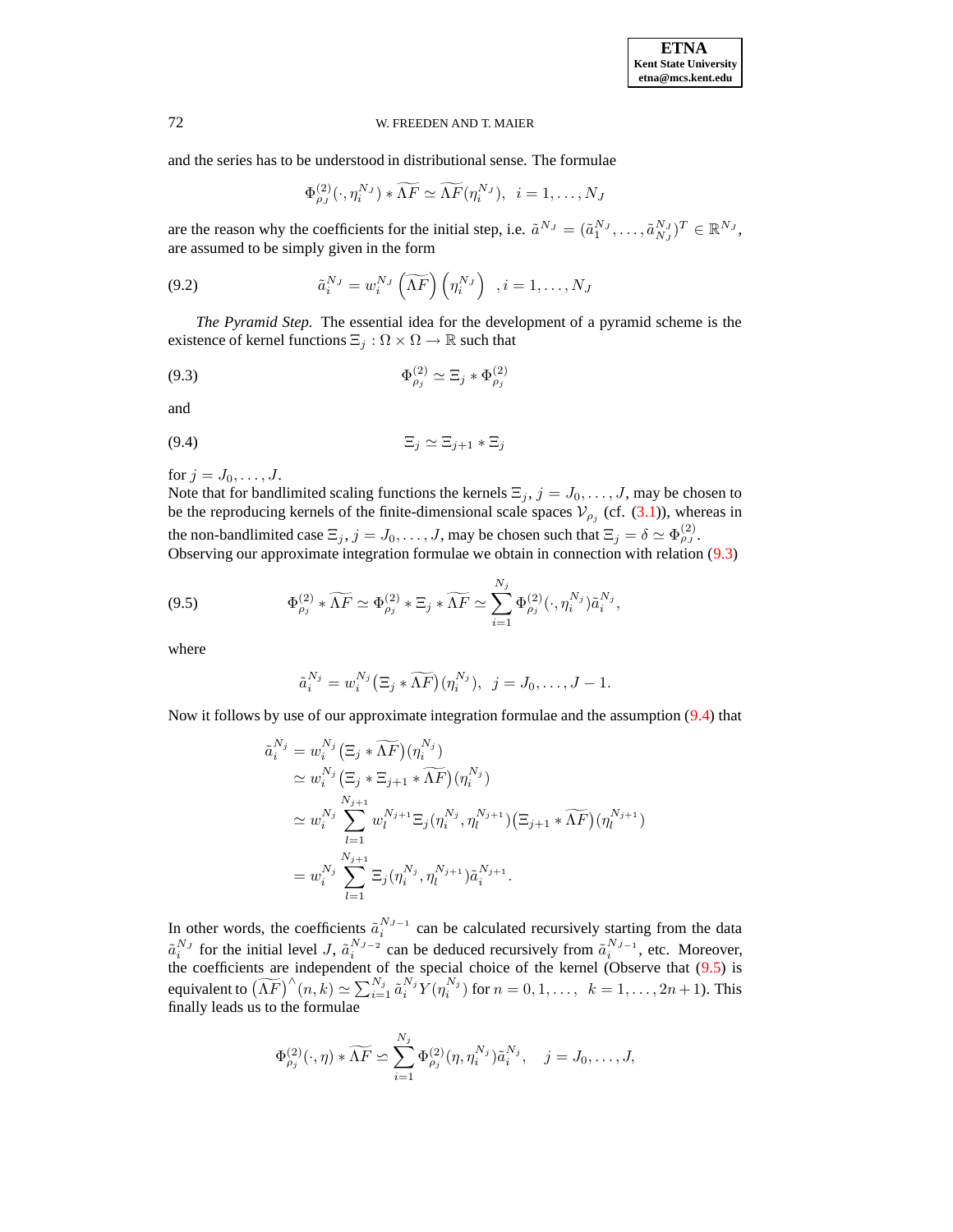and

$$
\Psi_{\rho_j}^{(2)}(\cdot,\eta) * \widetilde{\Lambda F} \simeq \sum_{i=1}^{N_j} \Psi_{\rho_j}^{(2)}(\eta,\eta_i^{N_j}) \tilde{a}_i^{N_j}, \quad j = J_0, \ldots, J-1,
$$

with coefficients  $\tilde{a}_i^{N_j}$  given by [\(9.2\)](#page-16-3) and [\(9.5\)](#page-16-2). In the bandlimited case (with  $\Xi_j$  chosen as indicated above) the sign "  $\simeq$  " can be replaced by "  $=$  " provided that spherical harmonic exact integration formulae of suitable degree are used (cf. [\[5\]](#page-20-9)).

This recursion procedure leads us to the following *decomposition scheme*:

$$
\begin{array}{ccccccc}\n\widetilde{\Lambda F} & \to & \widetilde{a}^{N_J} & \to & \widetilde{a}^{N_{J-1}} & \to & \dots & \to & \widetilde{a}^{N_{J_0}} \\
& & \downarrow & & \downarrow & & \downarrow & & \downarrow \\
& & \tilde{W}_{J;\eta} & & \tilde{W}_{J-1;\eta} & & & \tilde{W}_{J_0;\eta} \end{array}
$$

The coefficient vectors  $\tilde{a}^{N_{J_0}}, \tilde{a}^{N_{J_0+1}}, \ldots$  allow the following *reconstruction scheme* of  $\Lambda F$ :

$$
\tilde{a}^{N_{J_0}} \downarrow \qquad \qquad \tilde{a}^{N_{J_0+1}} \downarrow \qquad \qquad \tilde{a}^{N_{J_0+2}} \downarrow
$$
\n
$$
\Psi_{\rho_{J_0}}^{(2)} * \widetilde{\Lambda F} \qquad \qquad \Psi_{\rho_{J_0+1}}^{(2)} * \widetilde{\Lambda F} \qquad \qquad \Psi_{\rho_{J_0+2}}^{(2)} * \widetilde{\Lambda F} \qquad \qquad \downarrow
$$
\n
$$
\Phi_{\rho_{J_0}}^{(2)} * \widetilde{\Lambda F} \qquad \to \qquad \qquad \Phi_{\rho_{J_0+1}}^{(2)} * \widetilde{\Lambda F} \qquad \qquad \searrow
$$

Once again it is worth mentioning that the coefficient vectors  $\tilde{a}^{N_j}$  do *not* depend on the special choice of the scaling function  $\{\Phi_{\rho_j}^{(2)}\}_{j\in\mathbb{Z}}$  in  $\mathcal{L}^2(\Omega)$ . Moreover, the coefficients can be used to calculate the wavelet transforms  $\Psi_{\rho_j}(\cdot, \eta) * \Lambda F$  for  $j = J_0, \dots, J-1$  and all  $\eta \in \Omega$ .

**10. Scale Thresholding.** Since the large 'true' coefficients are the ones that should be included in a selective reconstruction, in estimating an unknown function it is natural to include only coefficients larger than some specified threshold value.

In our context a 'larger' coefficient is taken to mean one that satisfies for  $j = J_0, \ldots, J$  and  $i=1,\ldots,N_j$ 

$$
\left(\tilde{a}_{i}^{N_{j}}\right)^{2} = \left(w_{i}^{N_{j}}\left(\Xi_{j} * \widetilde{\Lambda F}\right)(\eta_{i}^{N_{j}})\right)^{2}
$$
\n
$$
= (w_{i}^{N_{j}})^{2} \int_{\Omega} \int_{\Omega} \widetilde{\Lambda F}(\xi) \widetilde{\Lambda F}(\zeta) \ \Xi_{j}(\xi, \eta_{i}^{N_{j}}) \ \Xi_{j}(\zeta, \eta_{i}^{N_{j}}) \ d\omega(\xi) \ d\omega(\zeta)
$$
\n
$$
\geq (w_{i}^{N_{j}})^{2} \int_{\Omega} \int_{\Omega} K(\xi, \zeta) \ \Xi_{j}(\xi, \eta_{i}^{N_{j}}) \ \Xi_{j}(\zeta, \eta_{i}^{N_{j}}) \ d\omega(\xi) \ d\omega(\zeta)
$$
\n
$$
= (k_{i}^{j})^{2}.
$$

*Remark 10.1. In particular for "bandlimited white noise" of the form*

$$
K(\eta,\xi)=K(\eta\cdot\xi)=\frac{\sigma^2}{4\pi}P_0(\eta\cdot\xi)=\frac{\sigma^2}{4\pi},
$$

 $(\eta, \xi) \in \Omega \times \Omega$  and  $w_i^{N_j} = \frac{4\pi}{N_j}$  (i.e. equidistributions), we find

$$
(k_i^j)^2 = \frac{2\sqrt{\pi}}{N_j} \sigma \left( \Xi_j^{\wedge}(0,1) \right)^2, \quad j = J_0, \dots, J \ \ , i = 1, \dots, N_j.
$$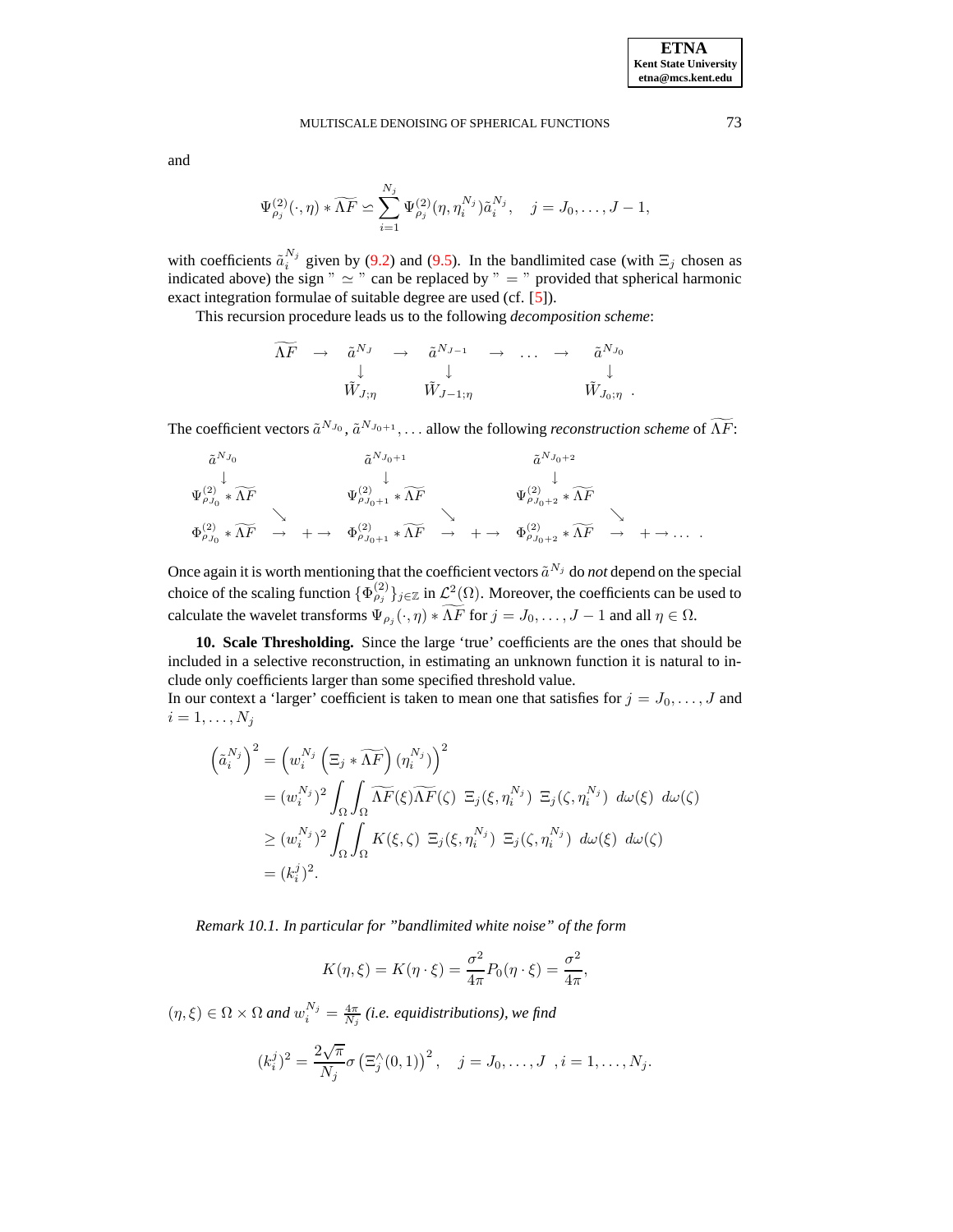For the given threshold values  $k_i^j$  such an estimator can be written in explicit form:

$$
\left(\widehat{\Lambda F}\right)_J = \sum_{i=1}^{N_{J_0}} I_{\{(\tilde{a}_i^{N_{J_0}})^2 \ge (k_i^{J_0})^2\}} \Phi_{\rho_{J_0}}^{(2)}(\cdot, \eta_i^{N_{J_0}}) \tilde{a}_i^{N_{J_0}} + \sum_{j=J_0}^{J-1} \sum_{i=1}^{N_j} I_{\{(\tilde{a}_i^{N_j})^2 \ge (k_i^j)^2\}} \Psi_{\rho_j}^{(2)}(\cdot, \eta_i^{N_j}) \tilde{a}_i^{N_j}.
$$

In other words, the large coefficients (relative to the threshold  $k_i^j, i = 1, \ldots, N_j, j = J_0, \ldots, J-$ 1) are kept intact and the small coefficients are set to zero. Motivated by our former results the thresholding will be performed on  $\tilde{V}_{J_0;\eta}$  and  $\tilde{W}_{j;\eta}, j = J_0, \ldots, J-1$ . The *thresholding estimators* of the true coefficients  $V_{J_0;\eta}$ ,  $W'_{j;\eta}$  can thus be written in the form

<span id="page-18-0"></span>(10.1) 
$$
\hat{V}_{J_0; \eta} = \sum_{i=1}^{N_{J_0}} \delta_{(k_i^{J_0})^2}^{\text{hard}} \left( (\tilde{a}_i^{N_{J_0}})^2 \right) \Phi_{\rho_{J_0}}^{(2)} \left( \eta, \eta_i^{N_{J_0}} \right) \tilde{a}_i^{N_{J_0}},
$$

$$
\hat{W}_{j; \eta} = \sum_{i=1}^{N_j} \delta_{(k_i^j)^2}^{\text{hard}} \left( (\tilde{a}_i^{N_j})^2 \right) \Psi_{\rho_j}^{(2)} \left( \eta, \eta_i^{N_j} \right) \tilde{a}_i^{N_j},
$$

where the function  $\delta_{\lambda}^{\text{hard}}$  is the *hard thresholding function* 

$$
\delta^{\text{hard}}_\lambda(x) = \left\{ \begin{array}{ll} 1 & \text{if } |x| \geq \lambda \\ 0 & \text{otherwise} \end{array} \right. .
$$

The 'keep or kill' hard thresholding operation is not the only reasonable way of estimating the coefficients. Recognizing that each coefficient  $\tilde{W}_{j;\eta}$  consists of both a signal portion and a noise portion, it might be desirable to attempt to isolate the signal contribution by removing the noisy part. This idea leads to the *soft thresholding function* (confer the considerations by [\[2,](#page-20-5) [3\]](#page-20-6))

$$
\delta^{\text{soft}}_{\lambda}(x) = \begin{cases} \max\{0, 1 - \frac{\lambda}{|x|}\} & \text{if } x \neq 0 \\ 0 & \text{if } x = 0 \end{cases}
$$

which can also be used in the identities  $(10.1)$  stated above. When soft thresholding is applied to a set of empirical coefficients, only coefficients greater than the threshold (in absolute value) are included, but their values are 'shrunk' toward zero by an amount equal to the threshold  $\lambda$ .

Summarizing all our results we finally obtain the following *thresholding multiscale estimator*

$$
\left(\widehat{\Lambda F}\right)_J = \sum_{i=1}^{N_{J_0}} \delta_{(k_i^{J_0})^2} \left((\tilde{a}_i^{N_{J_0}})^2\right) \Phi_{\rho_{J_0}}^{(2)}(\cdot, \eta_i^{N_{J_0}}) \tilde{a}_i^{N_{J_0}} + \sum_{j=J_0}^{J-1} \sum_{i=1}^{N_j} \delta_{(k_i^j)^2} \left((\tilde{a}_i^{N_j})^2\right) \Psi_{\rho_j}^{(2)}(\cdot, \eta_i^{N_j}) \tilde{a}_i^{N_j} .
$$

In doing so  $(\Lambda F)_J$  first is approximated by a thresholded  $(\Lambda F)_{J_0}$ , which represents the smooth components of the data. Then the coefficients at higher resolutions are thresholded, so that the noise is suppressed but the fine–scale details are included in the calculation.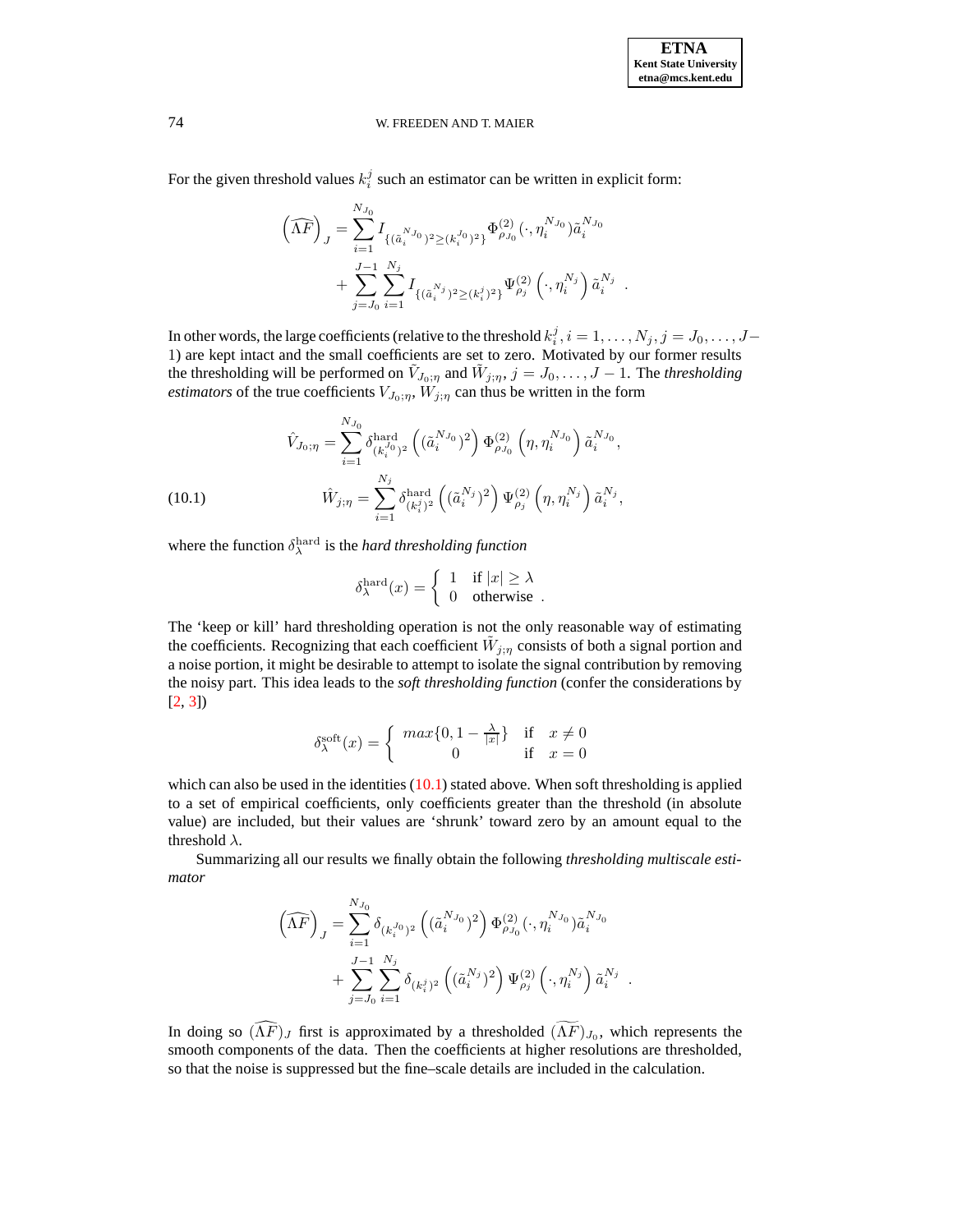**11. Example.** In order to illustrate the effectiveness of our multiscale denoising technique we present a simple example using synthetic geomagnetic data. It is clear that the method presented here can also be applied to non-synthetic data, but then it is disproportionately more difficult to compare the results with expected outcomes. For the purpose of our example we introduce geomagnetic coordinates X, Y and Z. X denotes the so-called north-, Y the east- and Z the downward-component. Using spherical polar coordinates and identifying 0 degree longitude with Greenwich and 0 degree latitude with the equator we end up with the following correspondence:

$$
X \leftrightarrow \varepsilon^{t},
$$
  
\n
$$
Y \leftrightarrow \varepsilon^{\varphi},
$$
  
\n
$$
Z \leftrightarrow -\varepsilon^{r},
$$

where  $\varepsilon^t, \varepsilon^{\phi}$  and  $\varepsilon^r$  are the usual unit vectors in spherical polar coordinates (for explicit representations see e.g. [\[6\]](#page-20-0)). This means that  $X, Y$  and  $Z$  form a local triad with  $X$  always pointing towards the geographic northpole, Y pointing into the geographic east direction and Z always being directed towards the Earth's body.

From a bandlimited (up to degree and order 12, which is realistic for the geomagnetic main field) geomagnetic potential due to [\[1\]](#page-20-13) we calculated the corresponding gradient field in geomagnetic coordinates, i.e. north ( $\varepsilon^t$ ), east ( $\varepsilon^\varphi$ ) and downward ( $-\varepsilon^r$ ) components, which gave as noise-free data (note that we have used the low degree model just for illustrational purposes; it is clear that multiscale techniques are also valuable tools for handling phenomena of especially high degree). We then added some bandlimited white noise with variance  $\sigma$  and bandwidth  $n<sub>K</sub>$  of approximately 0.9 and 60, respectively (see section [7.4\)](#page-10-0). This resulted in noise of the order of magnitude  $10^0$  [nT] in a field of the order of magnitude  $10^4$  [nT]. It should be noted that, when looking at the pictures, the noise is not constant at the poles as one should expect it to be. This is due to our routine of adding the noise to the synthetic data. However, our results are not influenced by this, since during the process of decomposition and reconstruction each data point of the rectangular domain is weighted by integration weights due to [\[4\]](#page-20-14). These weights are constructed such that the poles do not contribute to the whole integration.

The noise signal then was decomposed and reconstructed using Shannon wavelets up to scale 4 (see construction principles in Section [6.1,](#page-7-1) where we have chosen  $\rho_j = 2^{-j}$  and  $j =$ 1, 2, 3, 4). During the reconstruction process only those wavelet coefficients containing a predominant amount of the clear signal were used in accordance to our considerations in section [8.3.](#page-14-0) Fig. [11.1](#page-20-15) shows the  $-\varepsilon^r$  component of the unnoised data, while Fig. [11.2](#page-21-0) shows the absolute values of the added noise.

Figs. [11.3](#page-21-1) and [11.4](#page-22-0) show the denoised  $-\varepsilon^r$  component and the corresponding absolute error with respect to the unnoised data. Using our multiscale denoising technique the rootmean-square error of the noised data (w.r.t. the clear data),  $(\Delta \varepsilon_{\text{noiseed}}^r)_{\text{rms}} = 1.13$  [nT], has been reduced to  $(\Delta \varepsilon_{\text{denoised}}^r)_{\text{rms}} = 0.35$  [nT], which is an improvement of about 60 per cent.

Comparing Figs. [11.2](#page-21-0) and [11.4](#page-22-0) it can be seen how the rough structure of the noise has been smoothed out by the denoising process and how the peaks have been reduced throughout the whole data set. This example shows the functionality of our approach.

**Acknowledgements.** The support by German Research Foundation (DFG contract No. FR 761-10-1) is gratefully acknowledged.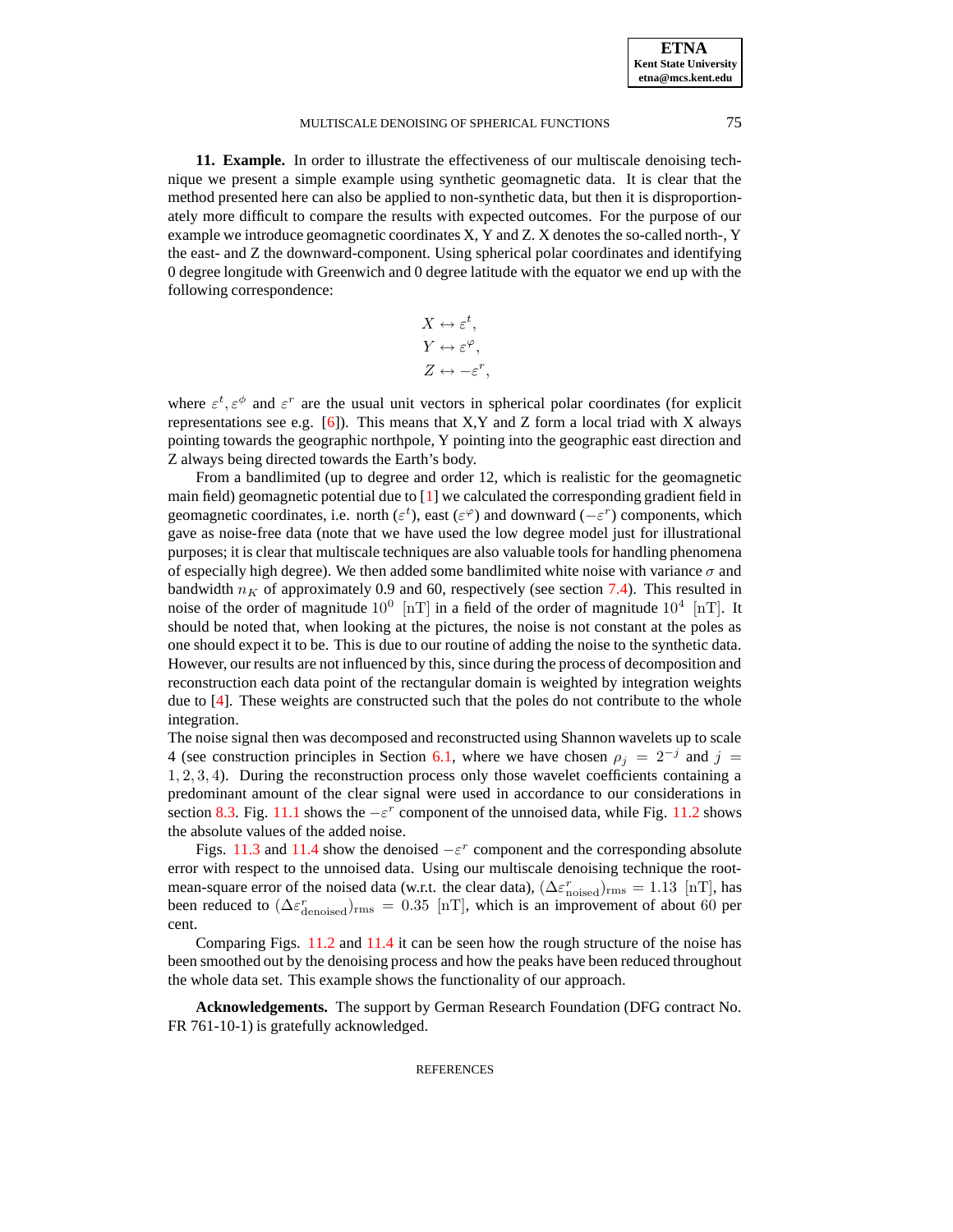

<span id="page-20-15"></span>FIG. 11.1. −ε r *component of unnoised data [nT]*

- <span id="page-20-13"></span>[1] C.J. CAIN, D.R. SCHMITZ, AND L. MUTH, *Small-scale features in the earth's magnetic field observed by MAGSAT*. Journal of Geophysical Research, Vol. 89, NO. B2 (1984), pp. 1070-1076.
- <span id="page-20-5"></span>[2] D.L. DONOHO AND I.M. JOHNSTONE,*Ideal spatial adaptation by wavelet shrinkage*. Biometrika, 81 (1994), pp. 425-455.
- <span id="page-20-6"></span>[3] , *Adapting to unknown smoothness via wavelet shrinkage*, J. Amer. Statistical Association, 90 (1995), pp. 1200-1224.
- <span id="page-20-14"></span>[4] J.R. DRISCOLL AND D.M. HEALY, *Computing Fourier transforms and convolutions on the 2-sphere*. Adv. Appl. Math., 15 (1994), pp. 202-250.
- <span id="page-20-9"></span>[5] W. FREEDEN, *Multiscale Modelling of Spaceborne Geodata*, B.G. Teubner, Stuttgart, Leipzig, 1999.
- <span id="page-20-0"></span>[6] W. FREEDEN, T. GERVENS, AND M. SCHREINER, *Constructive Approximation on the Sphere (With Applications to Geomathematics)*, Oxford Science Publications, Clarendon, 1998.
- <span id="page-20-12"></span>[7] W. FREEDEN AND K. HESSE, *On the multiscale solution of satellite problems by use of locally supported kernel functions corresponding to equidistributed data on spherical orbits*. AGTM-Report 233, Laboratory of Technomathematics, Geomathematics Group, University of Kaiserslautern, 2000.
- <span id="page-20-1"></span>[8] W. FREEDEN, V. MICHEL, *Constructive Approximation and Numerical Methods in Geodetic Research Today - an Attempt at a Categorization Based on an Uncertainty Principle*, J. of Geodesy, 73 (1999), pp.452- 465.
- <span id="page-20-3"></span>[9] W. FREEDEN, V. MICHEL, AND M. STENGER, *Multiscale signal-to-noise thresholding*, Acta Geod. Geoph. Hung., Vol 36(1) (2001), pp. 55-86.
- <span id="page-20-11"></span>[10] N.N. LEBEDEW, *Spezielle Funktionen und ihre Anwendung*, BI-Wissenschaftsverlag, Mannheim, Wien, Zürich, 1973.
- <span id="page-20-10"></span>[11] V. MICHEL, *A Multiscale Method for the Gravimetry Problem — Theoretical and Numerical Aspects of Harmonic and Anharmonic Modelling*. Doctoral Thesis, University of Kaiserslautern, Geomathematics Group, Shaker Verlag, Aachen, 1999.
- <span id="page-20-8"></span><span id="page-20-2"></span>[12] C. MÜLLER, *Spherical Harmonics*. Lecture Notes in Mathematics 17, Springer, Berlin, Heidelberg, 1966.
- [13] R.T. OGDEN, *Essential Wavelets for Statistical Applications and Data Analysis*, Birkhäuser, Boston, Basel, Berlin, 1997.
- <span id="page-20-7"></span>[14] R. RUMMEL, *Spherical Spectral Properties of the Earth's Gravitational Potential and its First and Second Derivatives*, Lecture Notes in Earth Sciences, 65 (1997), pp. 359–404.
- <span id="page-20-4"></span>[15] J.B. WEAVER, X. YANSUN, D.M. HEALY JR., AND L.D. CROMWELL, *Filtering noise from images with wavelet transforms*, Magnetic Resonance in Medicine, 24 (1991), pp. 288-295.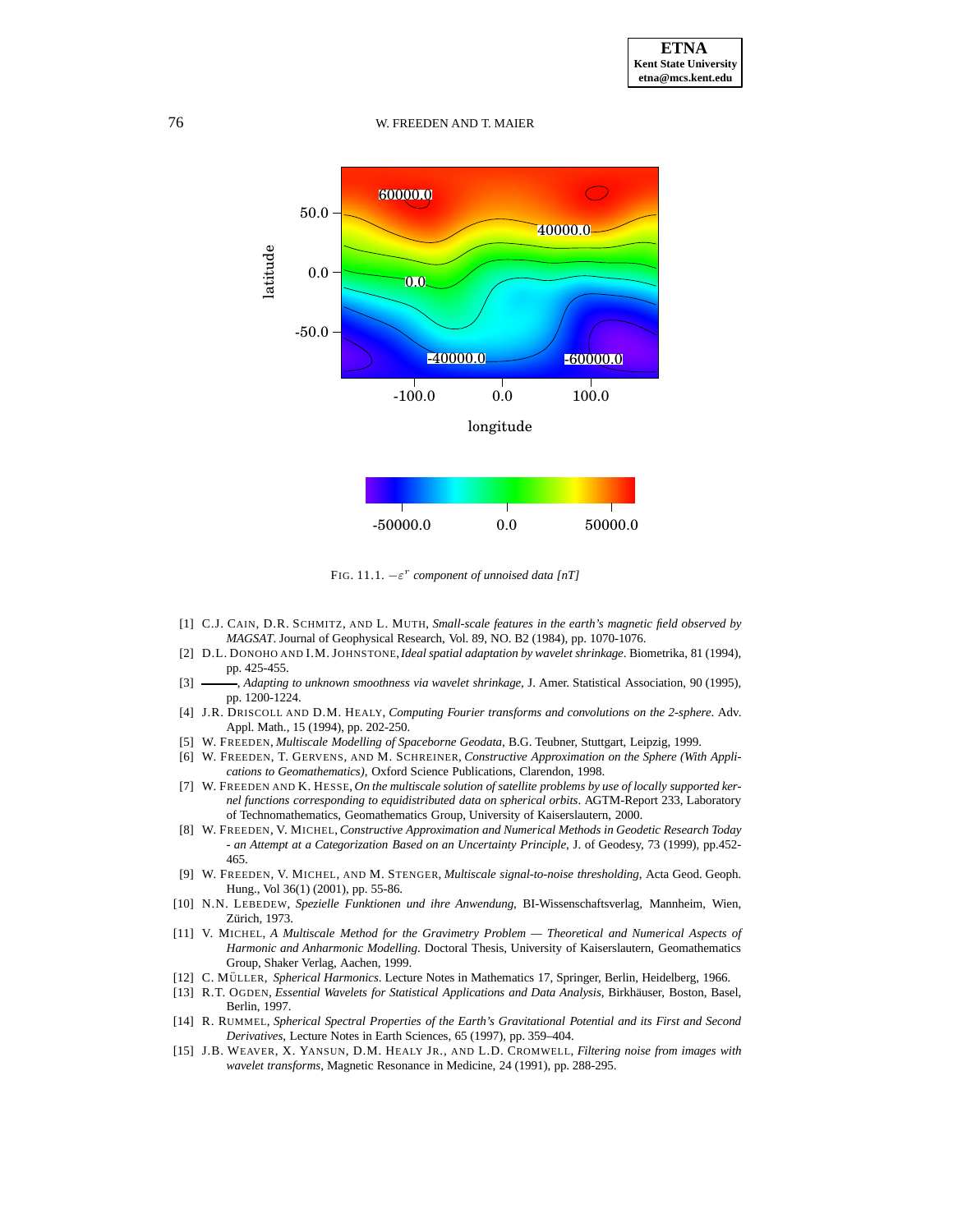



<span id="page-21-0"></span>FIG. 11.2. *Absolute value of added noise [nT]*



<span id="page-21-1"></span>FIG. 11.3.  $-\varepsilon^r$  *component of denoised data* [nT]